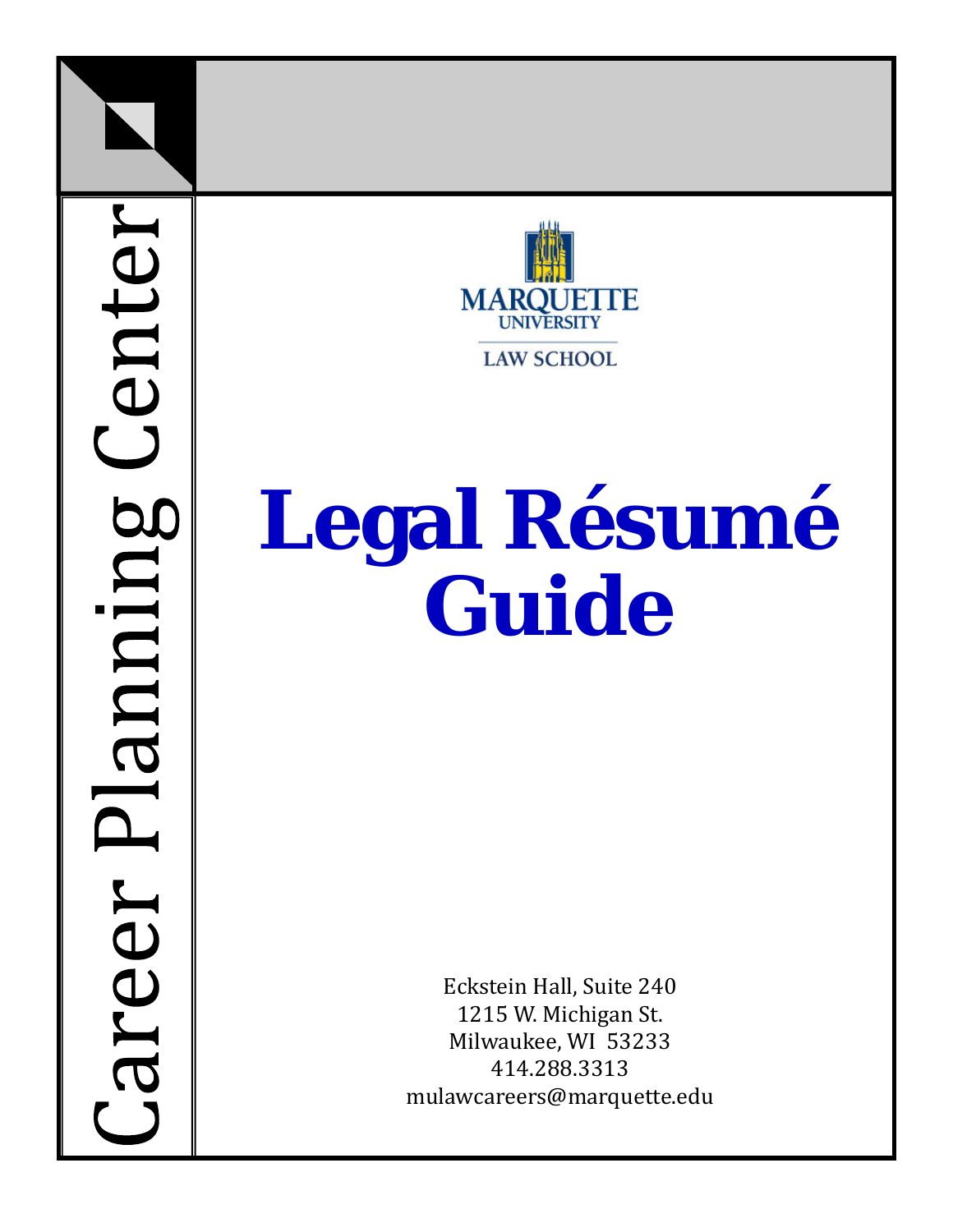CAREER PLANNING CENTER, LAW SCHOOL



## **CONTENTS**

| I.   |                 |                                                                                 |
|------|-----------------|---------------------------------------------------------------------------------|
| П.   |                 |                                                                                 |
|      | A.<br><b>B.</b> |                                                                                 |
|      |                 |                                                                                 |
|      | C.              |                                                                                 |
|      | D.              |                                                                                 |
|      | E.              |                                                                                 |
|      | F.              |                                                                                 |
|      | G.              |                                                                                 |
| III. |                 |                                                                                 |
|      | A.              |                                                                                 |
|      | <b>B.</b>       |                                                                                 |
|      |                 | 1.                                                                              |
|      |                 | 2.                                                                              |
|      |                 | 3.                                                                              |
|      |                 | 4.                                                                              |
|      |                 | 5.                                                                              |
|      |                 | 6.                                                                              |
|      |                 | 7.                                                                              |
|      |                 |                                                                                 |
|      | C.<br>D.        |                                                                                 |
|      |                 | 1.                                                                              |
|      |                 | 2.                                                                              |
|      |                 | 3.                                                                              |
|      | Ε.              | Interests, Hobbies, Special Skills, Language Proficiency, Community Activities, |
|      |                 |                                                                                 |
|      | F.              |                                                                                 |
| IV.  |                 |                                                                                 |
|      | А.              |                                                                                 |
|      | В.              |                                                                                 |
|      | C.              |                                                                                 |
|      | D.              |                                                                                 |
|      |                 |                                                                                 |
| V.   |                 |                                                                                 |
|      | A.              |                                                                                 |
|      | <b>B.</b>       |                                                                                 |
|      | C.              |                                                                                 |
|      | APPENDIX:       |                                                                                 |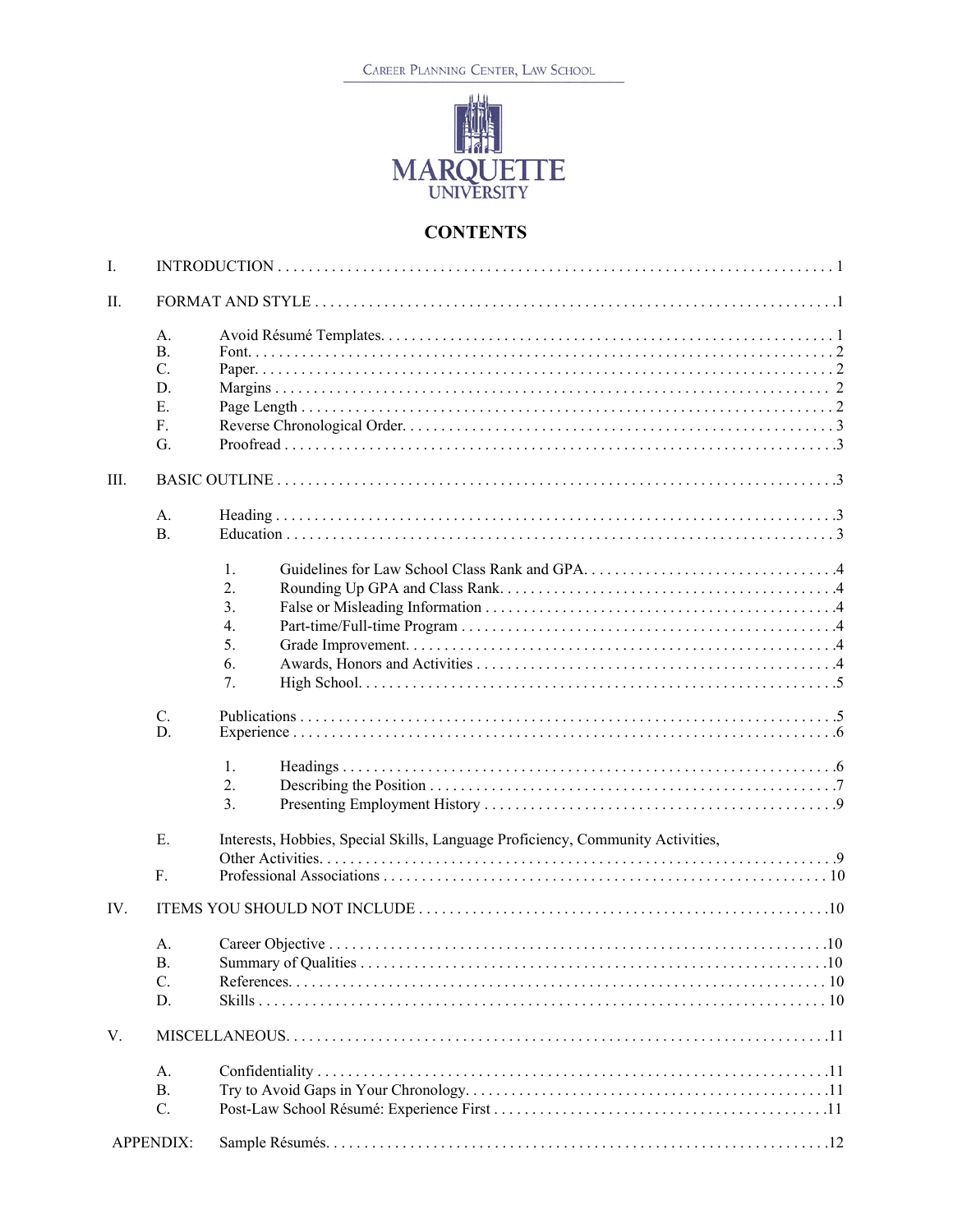## **I. INTRODUCTION**

Your résumé is an important part of your job search. It should be a *brief*, *focused*, *dynamic* marketing tool that conveys your key credentials for a future position. A résumé generally has two functions: to interest a prospective employer sufficiently enough to invite you to an interview *and* to serve as the catalyst for interview discussion. The importance of the résumé should be reflected in the amount of thought, time, and effort you

put into its preparation.

Your résumé represents you; it speaks to the reader in terms of its content and its appearance. Judgments will be made about A poorly prepared résumé provides an easy reason for the employer to eliminate a candidate.

you as a candidate based upon the physical appearance of your résumé. Many employers will summarily discard résumés that are presented on poor quality paper when hard copy is required or otherwise contain typos, spelling errors, formatting issues and/or are saved in an electronic file source that isn't accessible or alters formatting. The concern is that if you do not care enough to invest the time and effort necessary to prepare an attractive and accurate résumé of your own credentials, what kind of effort will you be willing to put in on behalf of the employer and/or its clients to produce a first-class work product? Many legal employers receive several hundred résumés for a single position. A poorly prepared résumé provides an easy reason for the employer to eliminate a candidate. Appearance and content matter.

## **II. FORMAT AND STYLE**

Legal résumés have industry standards for format and style. Within the standards there are options for presentation of information. Know the accepted options and be deliberate in your choices regarding format. You may choose any one of the many résumé formats so long as the format emphasizes your strengths, does not provide inappropriate or unnecessary information, and can be quickly scanned by the reader. A prospective employer may not give more than 30 seconds to reviewing your résumé, so it should be designed to focus the reader's attention on relevant information.

You are marketing yourself as a professional, so your résumé should appear professional. Most often you will provide your résumé electronically as an attached document or through an online application system. Save your résumé as a PDF and confirm retention of formatting prior to submitting a document electronically. If you are submitting a hard copy of your résumé, it should be word processed and printed using a quality printer. Although this is not an iron-clad rule, try to avoid abbreviations. Permissible abbreviations include state names and college degrees. An example where you should avoid abbreviation is the word "memos," as it should be written out as memorandums or memoranda.

#### **A. Avoid Résumé Templates**.

Templates and their forced construction undermine one of the basic rules of résumé construction: *Your* experiences, *your* information, and the specific audience of *your* résumé should dictate the form and structure of the document. Templates function in the converse. The template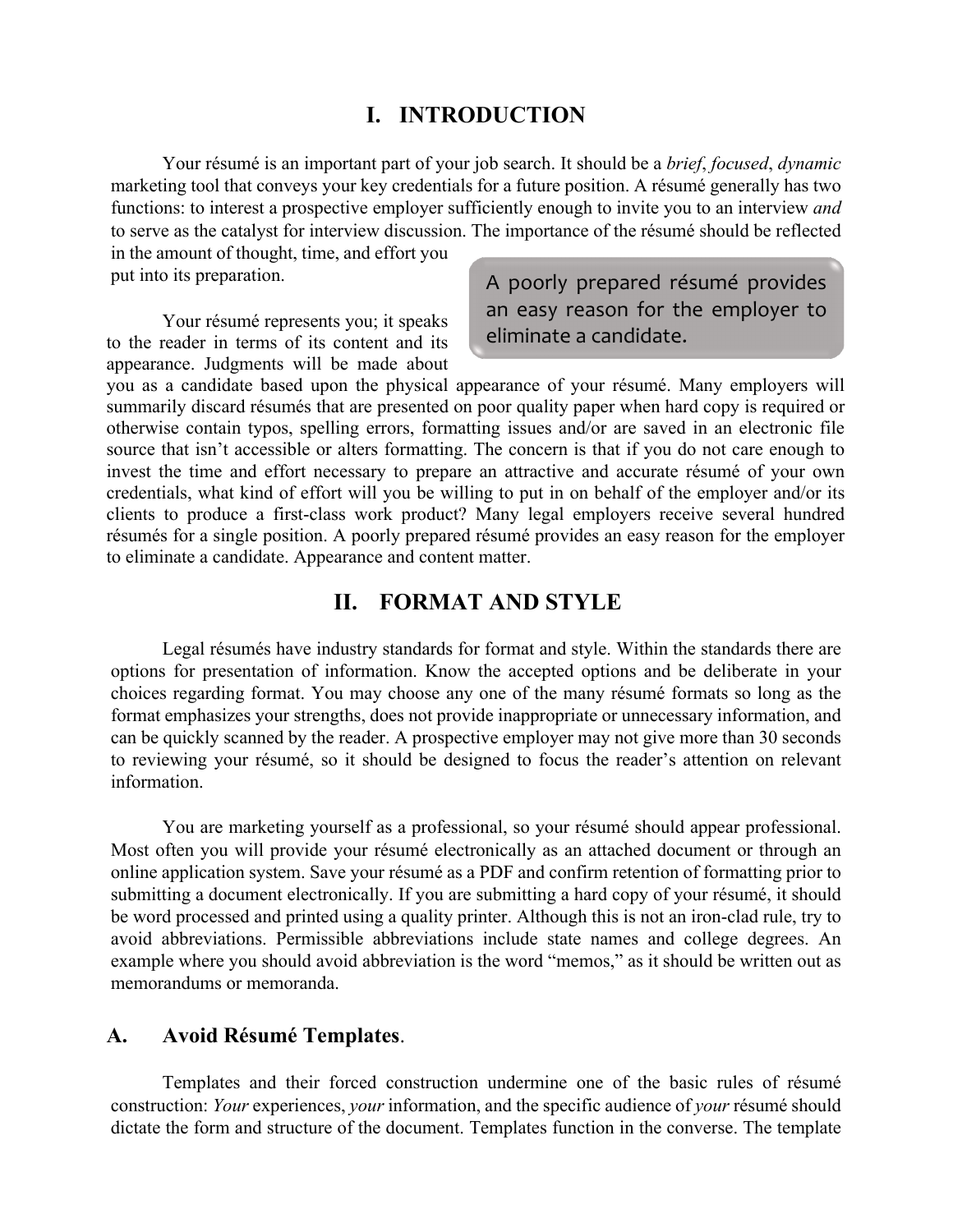imposes a structure that frequently dictates where you can locate information and how much information you can place on the document. Moreover, most templates are geared towards a business résumé, not a legal résumé, and to individuals with extensive work history, not a law student seeking his/her/their first legal position.

## **B. Font**.

Generally, you should use between 10- and 12-point font size for the body of the document. Font size up to 14-point can be used in the heading. *Never* use a font size less than 10 point. Regarding font type, it is best to stick with common, traditional fonts such Times New Roman, Courier, Arial and Cambria. Avoid using multiple fonts.

## **C. Paper**.

When you present a hard copy of your résumé, use high-grade quality white, off-white, or a pale grade shade of 25% or greater cotton bond 8½-inch x 11-inch paper.

## **D. Margins**.

Use standard ¾-inch or 1-inch margins. Although the top margin can be a bit smaller (*e.g.*,  $7/10$ -inch), the right and left margins should be no less than  $\frac{3}{4}$  inches. The bottom margin can be as small as ½ inch. There should be a balance of white space on the page.

## **E. Page Length**.

A *one-page* résumé is *highly* preferred, especially for first-year students with no legal experience. Individuals with substantial professional experience and/or graduate degrees might warrant a two-page résumé. In an effort to limit your résumé to one page, do *not* (i) reduce the font

A *one-page* résumé is *highly* preferred.

size to below 10-point to squeeze the information on one page, (ii) reduce the margins and/or line spacing thereby covering the page with information and leaving minimal white space, or (iii) eliminate information that an employer might consider relevant. Try to get all your information on a single page, but rather than

being overly concerned with the length of your résumé, it is better to focus on delivering what is really important to the employer, *e.g*., your academic success and extracurricular activities at MULS and any legal or legal-related experience. Often undergraduate and non-legal experiences can be eliminated or greatly reduced as they do not advance the professional brand you are promoting with your résumé.

If your résumé does warrant two pages, avoid the trap of providing so much information that the employer can make a decision on your candidacy without an interview. Also, if you have a two-page résumé, include a header on the second page that serves to identify it as the second page of your résumé (see, *e.g.*, Sample Résumé #7 in the Appendix).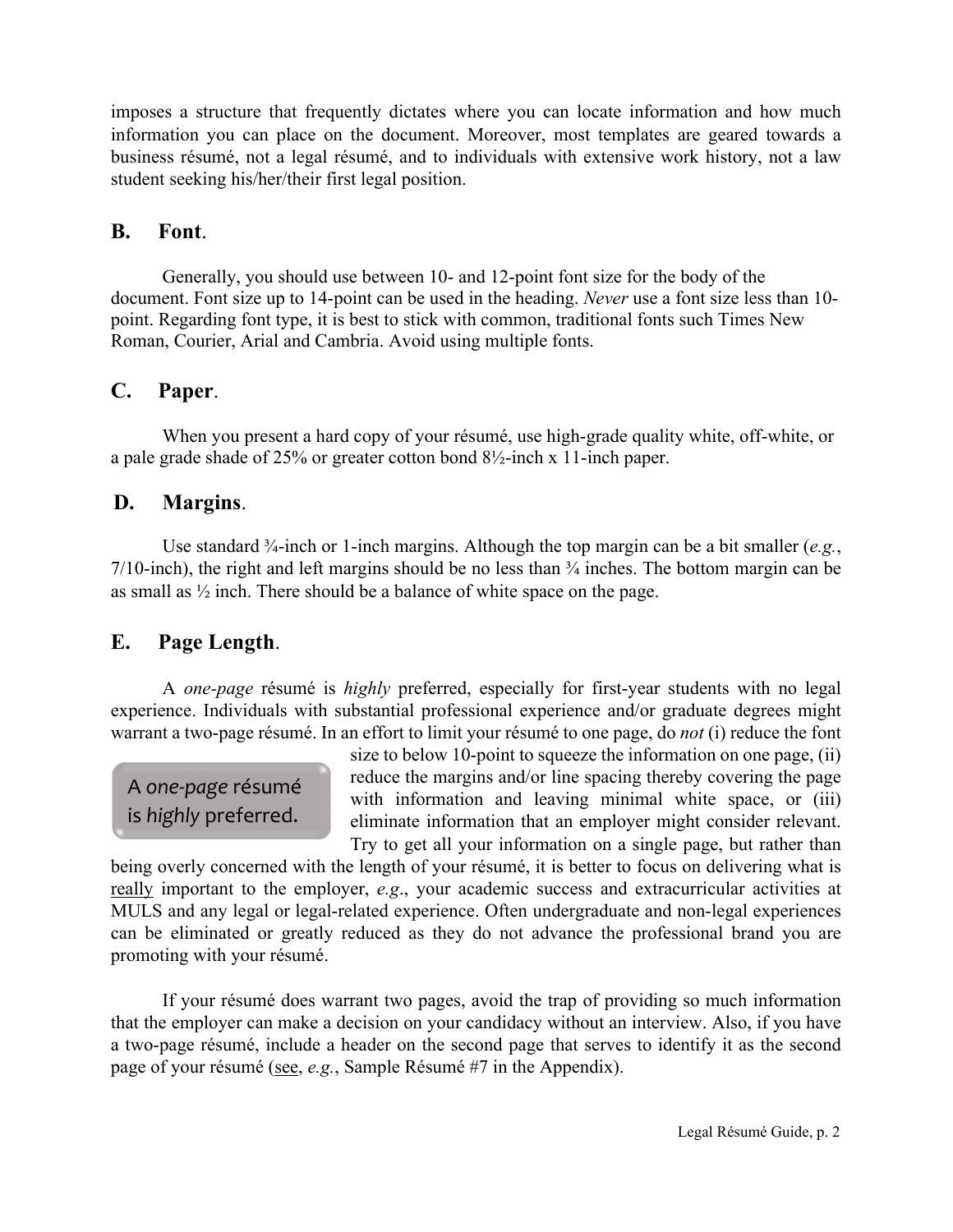## **F. Reverse Chronological Order**.

All entries on your résumé should be listed in *reverse chronological order within each section*, beginning with the most recent and working backwards.

All entries on your résumé should be listed in *reverse chronological order within each section*.

## **G. Proofread**.

Proofread your final copy very carefully to be certain there are no spelling, grammatical or typographical errors. Proper nouns, *e.g.*, names of schools and employers, are most commonly misspelled. Note that the default setting in a Microsoft Word document is to not spellcheck words that are typed in uppercase, which means that it is easy for a misspelled word in a heading to go undetected. To change the default setting in Word, select "File" then select "Options" at the bottom of the menu. From the menu select "Proofing" and deselect "Ignore words in UPPERCASE."

## **III. BASIC OUTLINE**

Items on your résumé should be presented in order of importance and relevance to the *reader*. In the initial scan of your résumé, the reader will be looking for something about you to induce a closer examination of your credentials. If that something does not grab the reader's attention right away, your chances for further consideration are greatly reduced. The following guidelines primarily are geared toward law students and recent graduates who are seeking legal or legal-related positions.

## **A. Heading**.

The heading of your résumé should include your name, street address, email address, and telephone number(s) where you can be reached. If you include *both* your home and cell/mobile phone numbers, identify them with "(H)," or "(Home)," and "(C)" or "(M)" or "(Cell)" or "(Mobile)." List *both* your school address and a permanent address *only* if you are seeking a job in the geographic area in which the permanent address is located and there is nothing else on your résumé connecting you to that area. It is appropriate to include your LinkedIn URL in your heading, but only do so if you are committed to updating and maintaining your profile.

## **B. Education**.

Information about your law school, undergraduate work, graduate studies, and related activities, awards, achievements, and accomplishments should be presented under the heading "Education." List the schools you attended in reverse chronological order with Marquette University Law School *first*. For law school, list the degree that you are pursuing (Juris Doctor) and your *anticipated* date of graduation, *not* dates attended. Include the month *and* year your undergraduate and any other graduate degrees were conferred and the specific degree(s) received.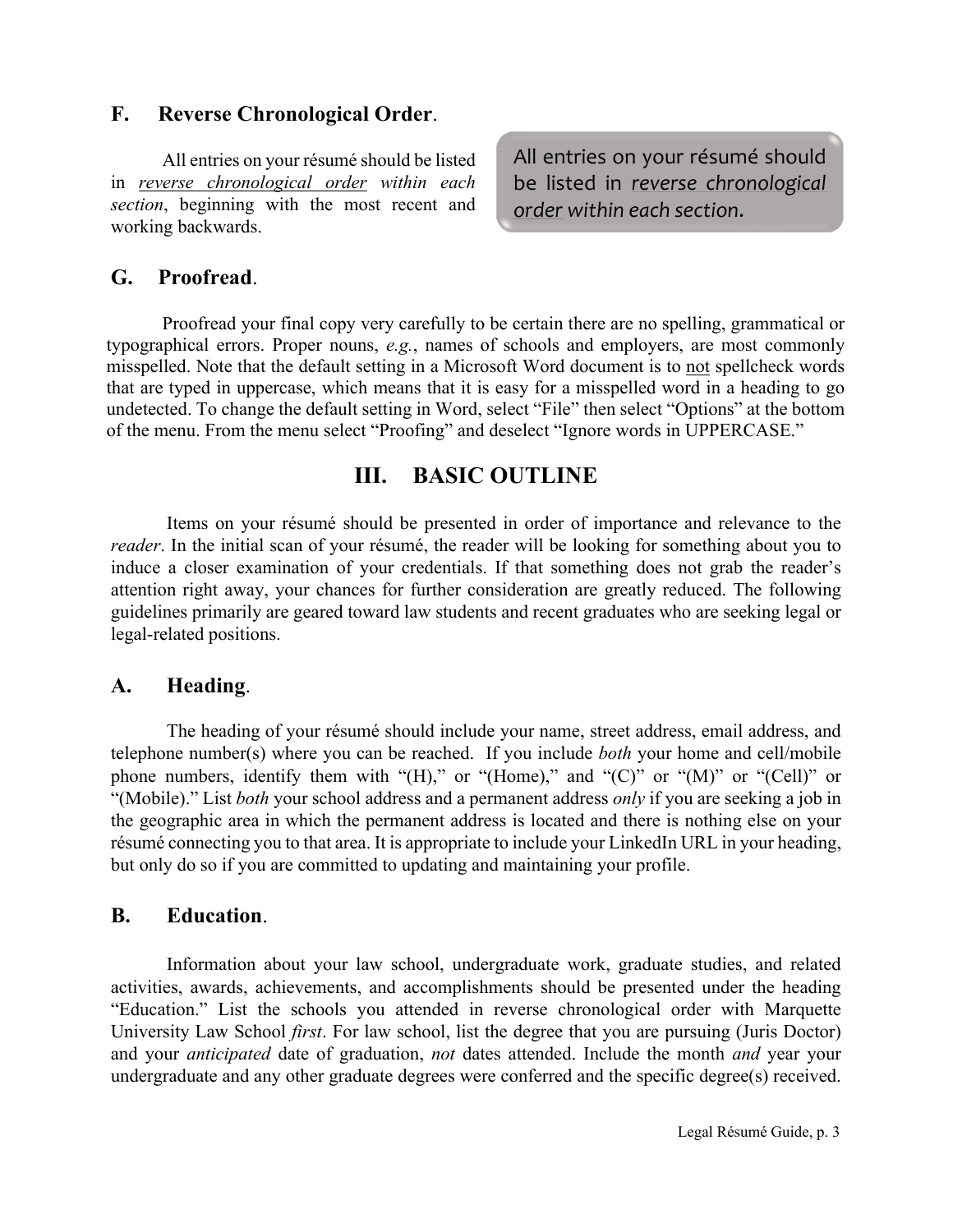Below are general guidelines to follow. Academic performance in undergraduate or other graduate education should follow the same guidelines as for law school.

- 1. **Guidelines for Law School Class Rank and GPA**. Include class rank if you are in the *upper half* of your class (*i.e.*, top 50%); otherwise, *leave it off*. Note that Marquette does not rank students until June following their first year. Generally, you should include your GPA if it places you in the *upper half* of your class and/or it is a *3.0 or above*.
- 2. **Rounding Up GPA or Class Rank**. Do *not* round up (or down) your GPA or your class rank. Your stated GPA and class rank must be *absolutely accurate*. A 2.978

GPA is *not* 3.0 or even 2.98. If you are just below the  $25<sup>th</sup>$  percentile in your class, do *not* state that you are in the "top quarter." Do *not* place a rank "guesstimate" on your résumé, *e.g.*, if you just missed the cutoff for top 10% you must state your rank as "Top 15%," not "Top 11%."

Do *not* round up (or down) your GPA or your class rank. Your stated GPA and class rank must be *absolutely accurate*.

- 3. **False or Misleading Information**. Do not include false or misleading information. If the Law School learns of anyone deliberately giving false information about law school credentials, the person will be referred to the Investigative Committee for possible disciplinary action (see Section  $901(2)$  of the Marquette University Law School Academic Regulations). In addition, if a prospective employer learns that you have lied or included misleading information on your résumé, you have a credibility and character issue that will be difficult to explain away -- assuming the employer even provides you an opportunity for explanation. Further, intentional misrepresentations on any application may impact your admission to practice law.
- 4. **Part-time/Full-time Status**. Do *not* include whether you are enrolled part-time or full-time. It is unnecessary to distinguish as the courses, grading, and expectations are the same.
- 5. **Grade Improvement**. If you have a strong upward trend in your grades, consider separating your GPA by semester or year in law school to highlight your improvement. If you use this approach, make sure you put your best result *first* by listing the semesters or years in reverse chronological order with the best grades flush left. People tend to read from left to right and you want them to see first your most impressive grades. For example:

Second Semester GPA: 3.544/4.000 First Semester GPA: 2.458 Overall GPA: 3.001

Legal Résumé Guide, p. 4 6. **Awards, Honors and Activities**. Include any academic honors (*e.g.*, *cum laude, magna cum laude, summa cum laude*, Phi Beta Kappa, Dean's List, awards for academic achievement, moot court successes, merit-based scholarships), law school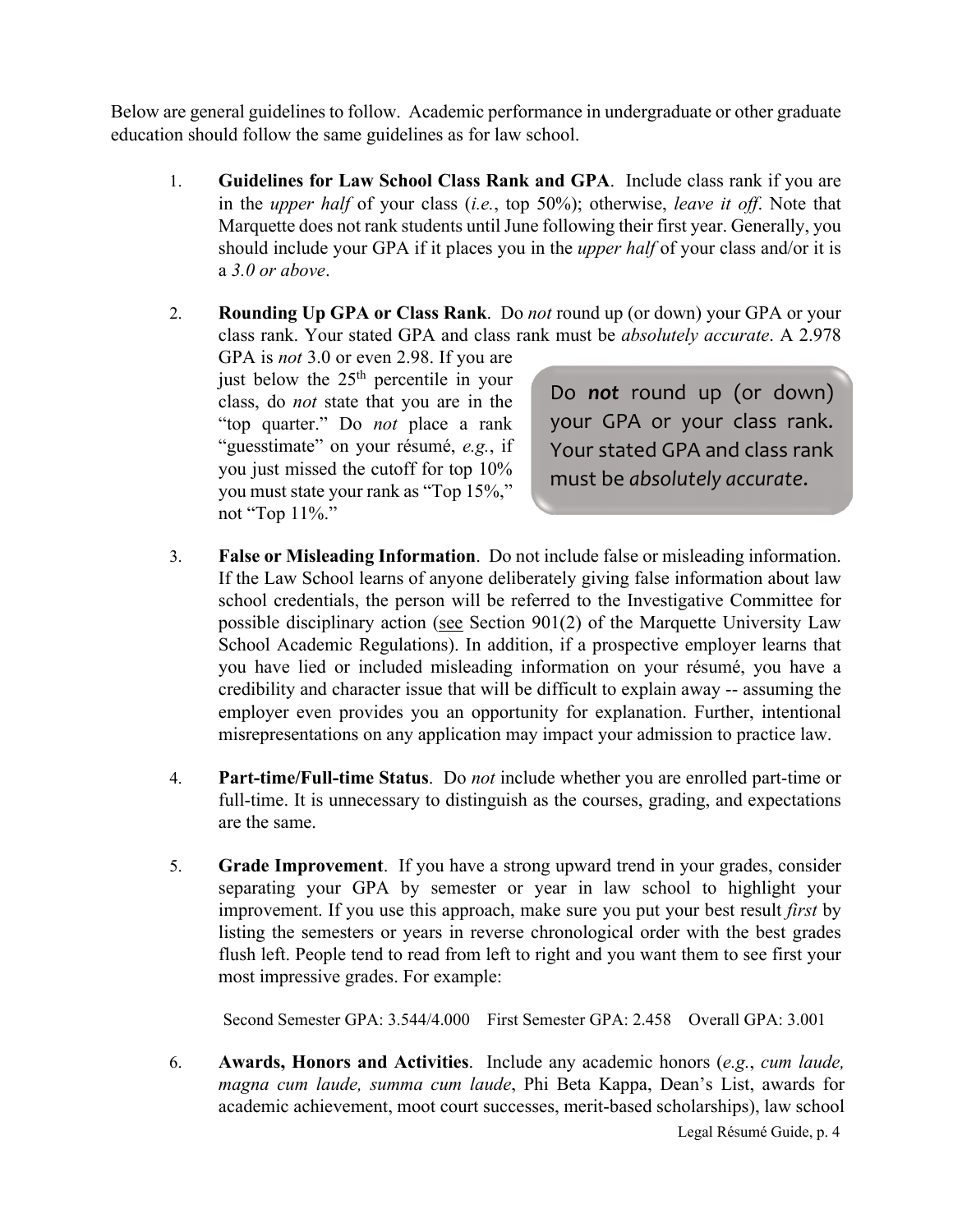extra-curricular activities and publications (*e.g.*, *Marquette Law Review* and Moot Court Board), and other scholarly law journal participation. Offer just enough description of any award, honor, or activity so that the reader will understand it.

- Scholarships. Include any scholarships you received and, space permitting, describe the value of the scholarship. For example: "Jonathan Wilhausen Scholarship (full-tuition, merit-based scholarship – one of 3 distributed to incoming class)."
- CALI Award. If you receive an Excellence for the Future Award from the Center for Computer-Assisted Legal Instruction – commonly referred to as a CALI Award -- in recognition of receiving the highest grade in a law school course, include the course and semester, *e.g.*, "CALI Award (highest grade), Remedies (Spring 2020)."
- Student Organizations. When listing student organizations, always list the *full name* of the organization, *not* initials, and any office(s) held. Such items should be listed rather than presented in paragraph form.
- Athletic Achievements. Significant athletic achievements may also be included. Athletic *achievements* can speak well of you since they reflect on your competitiveness, dedication, self-motivation and self-discipline, and ability to perform under pressure.
- Other Activities. Include other law school or related activities that clearly demonstrate positive qualities impressive to any résumé reader, such as volunteer activities and clinical placements. Purely social activities are best left off your résumé unless you held a leadership position, or the activity is unusual, and you are prepared to discuss it in an interview in a manner that enhances your candidacy.
- 7. **High School**. Do *not* include your high school unless you attended a prestigious private school with which you are confident an employer would be familiar and that may indicate to the employer that you have client development potential.

Always remember to list the assets that are your greatest selling points, but do not overload. This is true for undergraduate and other advanced degrees. Excellence in academics and activities before law school is worth noting but *be selective*. You do not want to overshadow your law schoolrelated experiences.

## **C. Publications**.

If you have written a law-related article while in law school that has been accepted for publication, present it immediately after the education section of your résumé under a separate "Publications" heading. Cite legal publications in accordance with *The Bluebook* or other accepted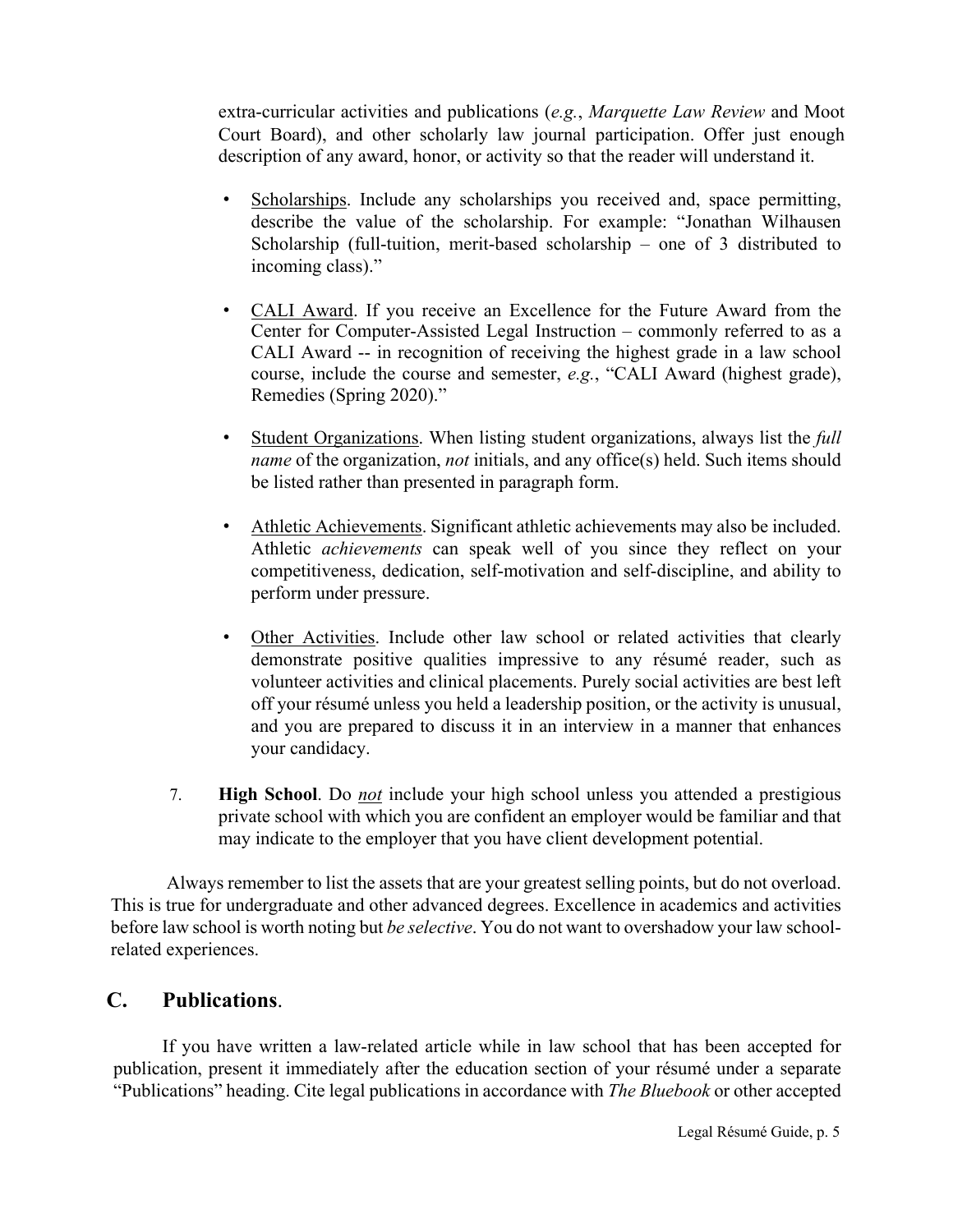citation system in the legal community where the receiving employer is located. If the article is not law-related or was published pre- or post-law school, list it under a separate section titled "Publications" towards the end of your résumé.

## **D. Experience**.

Describe and showcase your *qualifications*, *skills*, and *achievements* instead of your duties and responsibilities. Make the information interesting to the reader and easy to digest by describing your experience in short statements. *Use present tense verbs* to describe your skills and accomplishments in a *current position* and *past tense* for all *former positions.* All entries should be in *reverse* chronological order under their respective headings.

- 1. **Headings**. There are several options for experience headings. A few examples are provided below with several more examples provided on the sample résumés found at the end of this guide. The catch-all category "Experience" also is appropriate. The selection of headings should be dictated by your experiences and the receiving employer's focus, so *avoid* templates.
	- a Legal Experience. If you have or have had practical legal experience, the heading should read "Legal Experience," "Legal-related Experience," or simply "Experience." Legal experience is the most important experience on a résumé for students who are pursuing traditional legal careers, so it should be listed first. Legal experience includes paid legal jobs, work performed for professors, legal internships, and volunteer legal work. Sports-industry résumés may list sportsspecific experience first.
	- b Professional Experience. This category can be used if you have had a previous or present career. If you also have a "Legal Experience" section, "Other Professional Experience" or "Additional Professional Experience" is appropriate. Listing these types of jobs separately allows the employer to note at a glance the most relevant experience.
	- c Additional Experience or Non-Legal Experience. This category includes employment that is not at a professional level. The heading "Non-Legal Experience" is appropriate *only* if you have a "Legal Experience" category. Part-time and summer jobs such as server, store clerk, camp counselor, etc., can be included in this category. Students who have no professional experience will want to include these types of experiences since they might highlight various transferable skills. Unlike the experiences under "Legal Experience" and "Professional Experience," jobs under this section can be listed without descriptions. A simple sentence such as, "Various summer and part-time positions to finance education, including..." also can suffice. Some employers will recognize the dedication and ambition that working one's way through school requires and realize that such an accomplishment can be an extenuating circumstance for not being at the top of the class. Use your judgment as to whether these entries add to your résumé.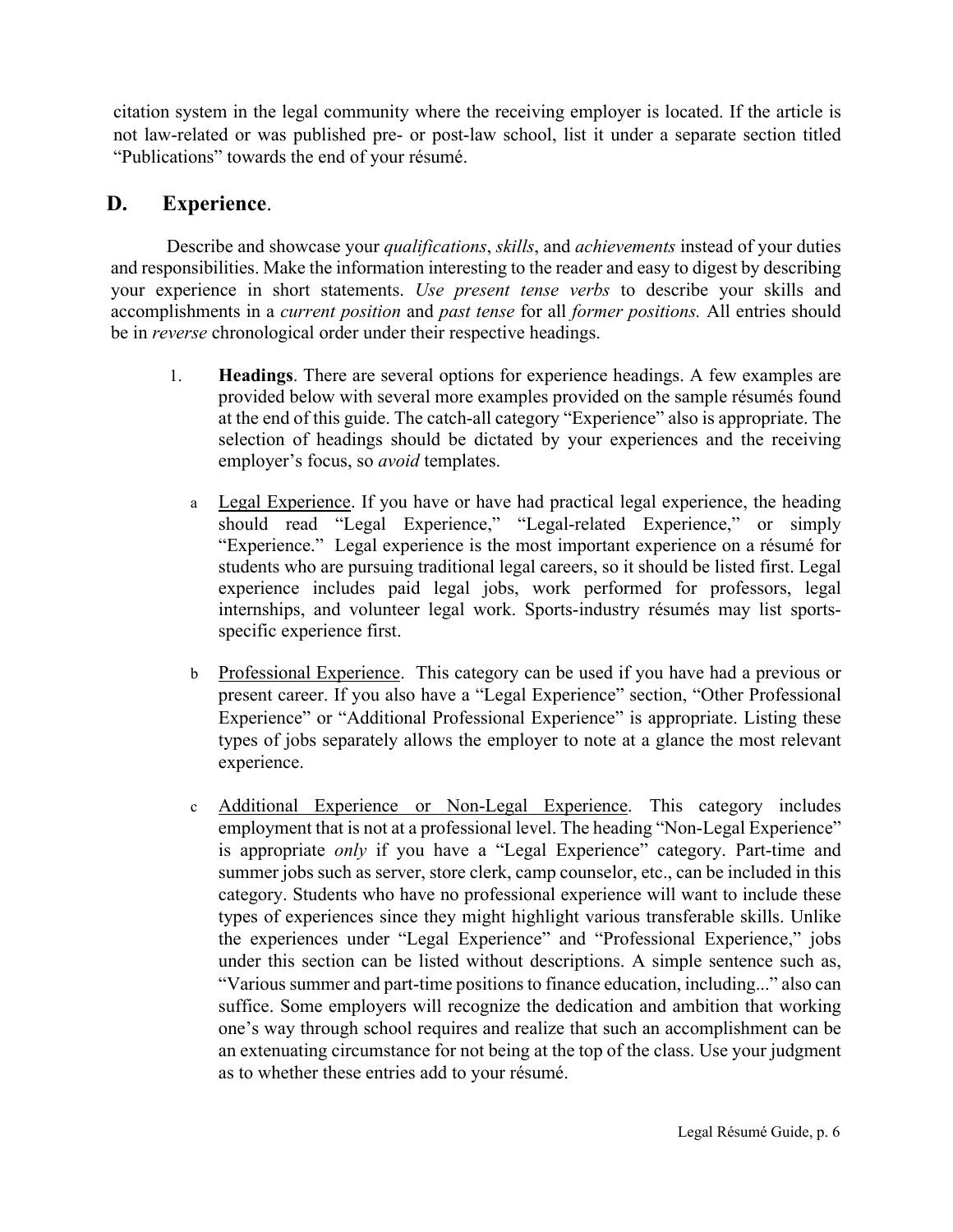- 2. **Describing the Position**. Identify the name of the employer and the city and state in which it is located, state your job title (*e.g*., Intern, Judicial Extern, Pastry Chef, Law Clerk) and the dates that you were employed (month and year or season, *e.g.*, "May 2020-August 2020" or "Summer 2020"), then describe your experience. Do *not* isolate and highlight the dates by aligning them in the left margin. Doing so highlights length of employment, which is a weakness for most law students as many work histories include job-hopping through non-legal, non-related positions.
	- a. Be brief. Be concise. The description of your experience should be brief enough so as not to lose the reader's attention and yet complete enough to give the reader a clear idea of the skills you acquired/utilized and the accomplishments you achieved. Use short descriptive phrases that denote successes and relevant skills. **You are not drafting a job description, rather, you are drafting statements to market your candidacy**. Use the space on your résumé to detail legal and relevant experiences rather than non-legal and/or non-professional.
	- b. Avoid personal pronouns. Do *not* use personal pronouns such as *I*, *me*, *my, us, we,* anywhere on your résumé.
	- c. Start sentences with action verbs. Begin each sentence with an *action verb* or a

descriptive word. Tasks may or may not translate from career to career, but skills are transferable. Do *not* begin a sentence with "Responsibilities include" or "Duties include." They are weak phrases that take up space and prohibit the reader from focusing on important or relevant information. A

Do *not* begin a sentence with "Responsibilities include" or "Duties include."

list of action verbs is provided on the following page. Note that verbs "assist" and "help" are not strong options as they are vague and fail to denote a specific skill.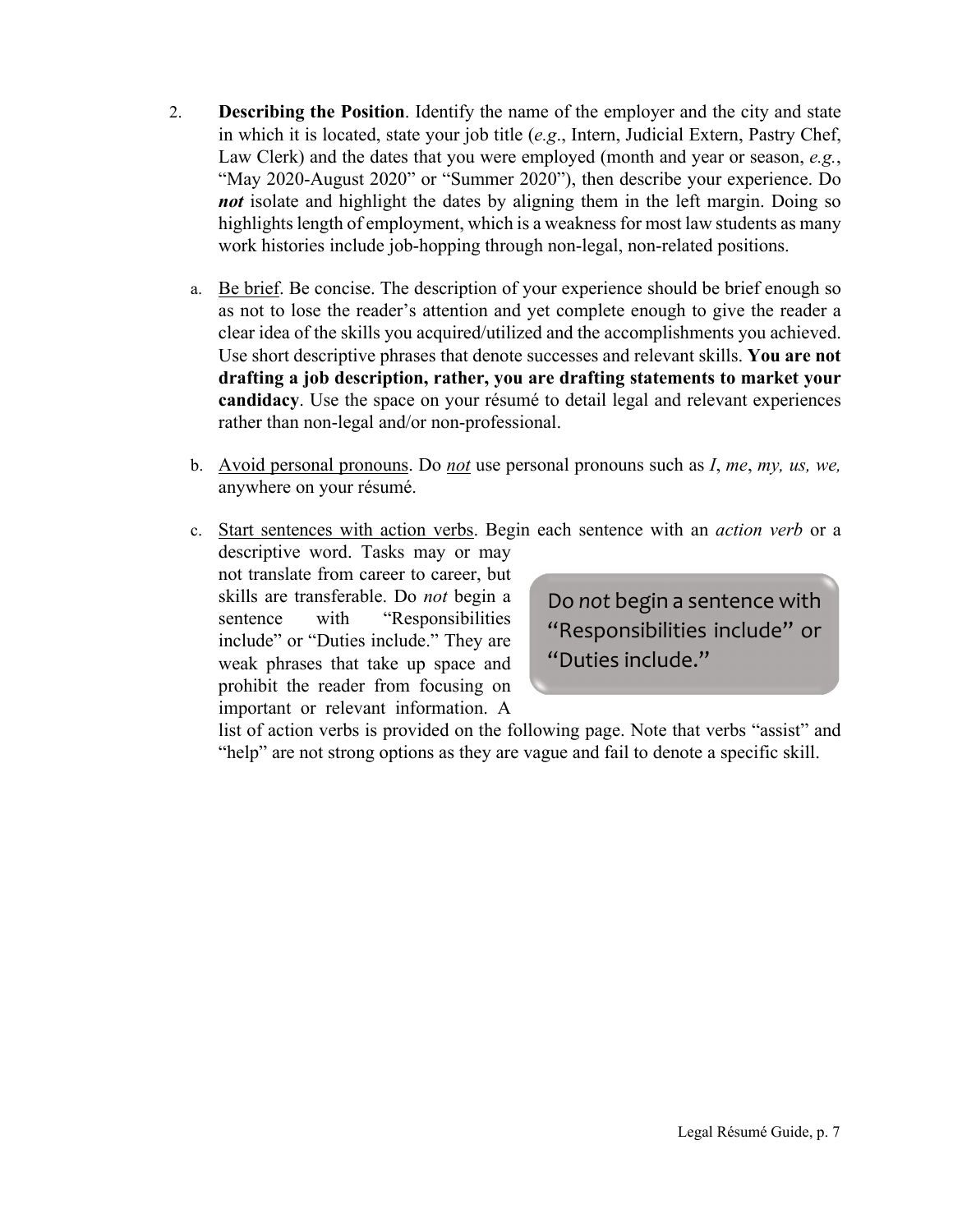| Accelerated  | Generated    | Reduced      |
|--------------|--------------|--------------|
| Accomplished | Handled      | Reorganized  |
| Achieved     | Headed       | Researched   |
| Administered | Highlighted  | Revised      |
| Analyzed     | Implemented  | Scheduled    |
| Approved     | Improved     | Serviced     |
| Argued       | Improvised   | Simplified   |
| Bolstered    | Increased    | Solved       |
| Briefed      | Innovated    | Sparked      |
| Budgeted     | Installed    | Staffed      |
| Built        | Introduced   | Started      |
| Completed    | Invented     | Streamlined  |
| Conceived    | Launched     | Strengthened |
| Conducted    | Led          | Stressed     |
| Consolidated | Maintained   | Stretched    |
| Controlled   | Managed      | Structured   |
| Converted    | Maximized    | Succeeded    |
| Coordinated  | Motivated    | Summarized   |
| Created      | Negotiated   | Superseded   |
| Cut          | Observed     | Supervised   |
| Delegated    | Operated     | Synthesized  |
| Delivered    | Organized    | Taught       |
| Demonstrated | Originated   | Traced       |
| Designed     | Participated | Tracked      |
| Developed    | Performed    | Traded       |
| Devised      | Persuaded    | Trained      |
| Directed     | Pioneered    | Transferred  |
| Discussed    | Planned      | Transformed  |
| Drafted      | Prepared     | Translated   |
| Doubled      | Presented    | Tripled      |
| Earned       | Processed    | Uncovered    |
| Edited       | Produced     | Unified      |
| Eliminated   | Programmed   | Utilized     |
| Established  | Promoted     | Verified     |
| Evaluated    | Proposed     | Widened      |
| Expanded     | Provided     | Withdrew     |
| Followed     | Purchased    | Won          |
| Forecasted   | Recommended  | Worked       |
| Formulated   | Recruited    | Wrote        |
| Founded      | Redesigned   |              |
|              |              |              |

d. Accentuate your accomplishments. Focus on job *accomplishments* as much as possible. Prospective employers are very interested to learn what you specifically accomplished with respect to the activities you performed, particularly if such accomplishments are relevant to the position for which you are applying. Job accomplishments include your successes, the expertise you acquired, and, with respect to legal experience, specific laws, and areas of law with which you have become familiar.

If you are a *first-year* law student, do not be too concerned if your accomplishments seem rather limited*.* If you have no specifics, try *quantifying* aspects of your experience, *e.g.*, the number of individuals you supervised, the number of reports you drafted, the amount you reduced overtime and increased productivity. Specific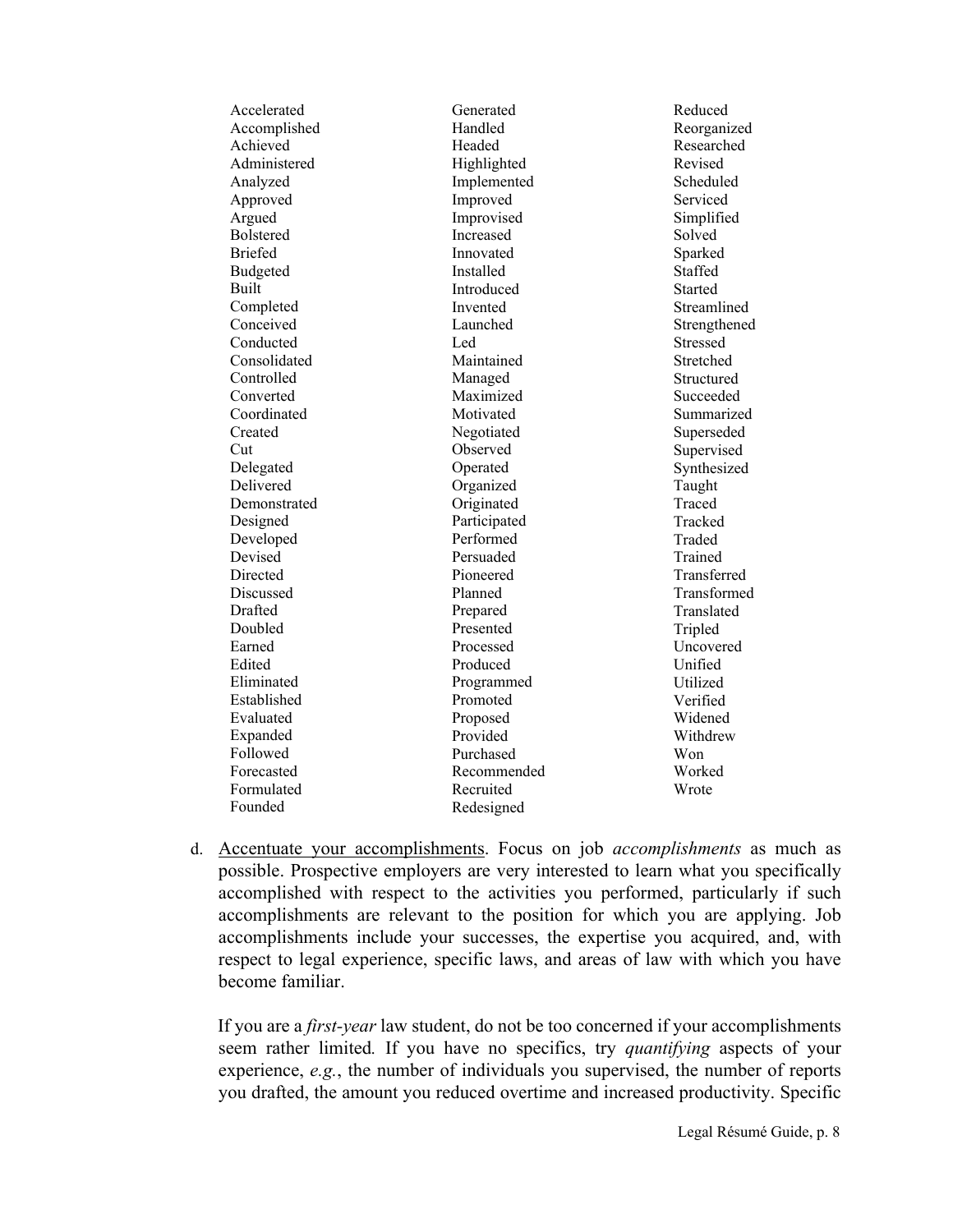numbers and percentages add definition and describe the scope of activities better than words. They are also objective, allowing the résumé reviewer to draw clear conclusions about your accomplishments and qualifications without having to confront gratuitous, subjective assertions.

- e. Revisit and revise. Revisit and revise existing descriptions as your résumé develops. Contingent on your target employers, you may benefit from emphasizing or deemphasizing aspects of a job to best fit the target employer's preferred experience and stated qualifications.
- 3. **Presenting Employment History**. There is no absolute rule about how many years you should date back your work experience. However, if you have *substantial* experience, *i.e.*, more than 10 years, you might consider deleting from your résumé work experience that dates back more than 10 or 15 years. If you entered law school directly from undergrad, do *not* include employment from high school or earlier unless it is outrageously impressive, and/or you know with certainty the information will resonate positively with the specific recipient.

## **E. Interests, Hobbies, Special Skills, Language Proficiency, Community Activities, Other Activities.**

If you have a foreign language proficiency (*e.g*., fluent, conversational), unusual or interesting hobbies, athletic activities, and/or community organizations in which you actively participate, include them on your résumé if you have space. Information of this sort gives the reader insight into your personality and can be excellent interview fodder for employers seeking to explore issues of "fit."

The general rule for *hobbies/interests* is to include those hobbies or interests that are

unique, that you can discuss in a manner that makes you an interesting person and/or storyteller, that denote discipline or intellect, that highlight leadership, that support client development skills, and/or that otherwise connect with the employer. Only include those that you are prepared to have a conversation about during interviews and the discussion of which makes you seem engaging and interesting to the interviewer. Avoid interests and

Include those hobbies or interests that are unique, show discipline, client development skills, leadership ability, or make a connection with the employer.

activities that might be controversial or otherwise highly charged.

*Community involvement* almost universally is viewed positively by employers. This is particularly important for law students and recent graduates who may have little professional work experience. Furthermore, some law firms feel that outside activities are a good source for potential business and/or a sign of a candidate's willingness to actively represent the firm to the local community.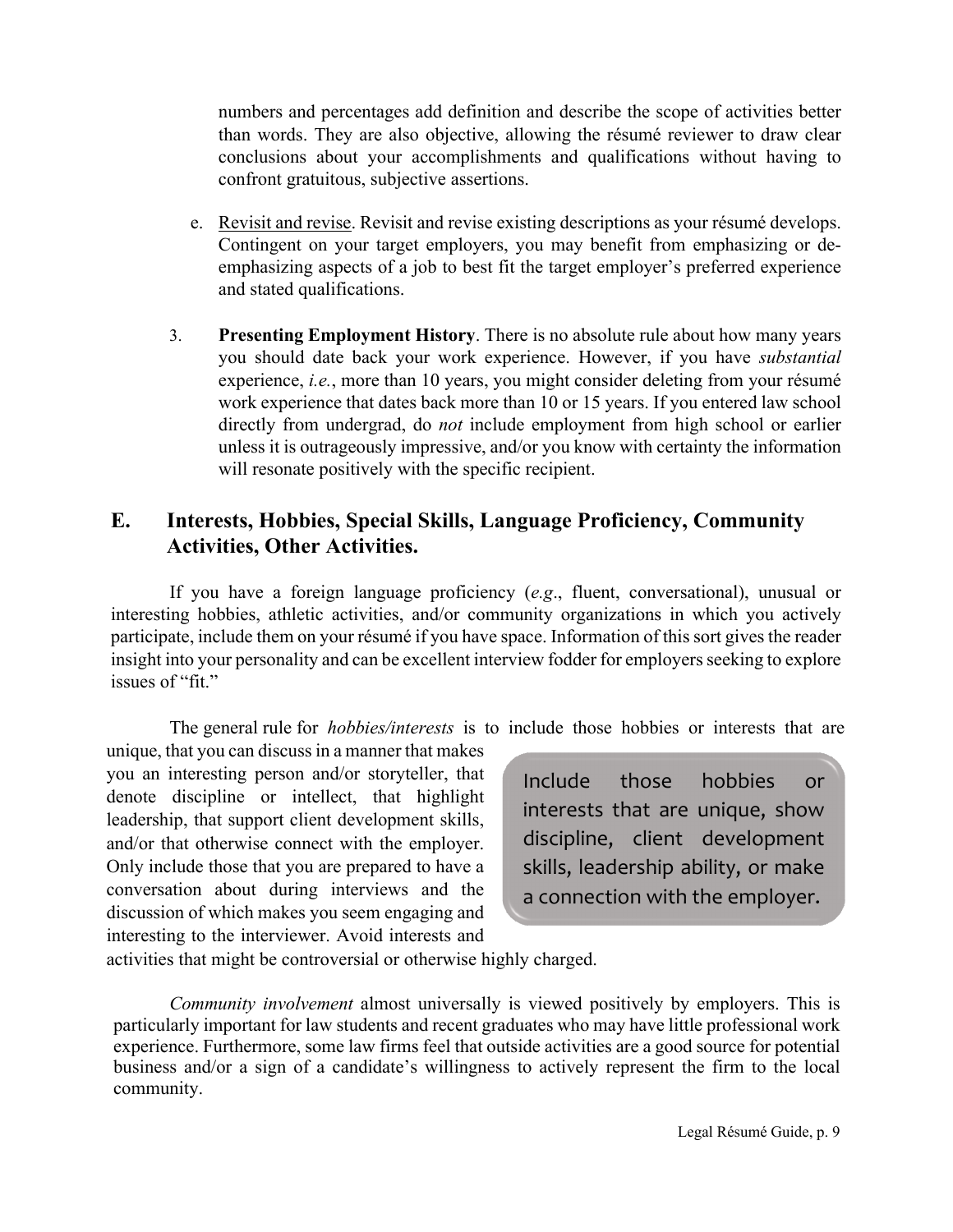## **F. Professional Associations**.

Membership in professional organizations should be listed in a separate category. Always present legal organizations first.

# **IV. ITEMS YOU SHOULD NOT INCLUDE**

## **A. Career Objective**.

Some résumé guides suggest that you place a "Career Objective" or similar section at the head of your résumé. Such a section might be appropriate for other professions, *but it is not appropriate for a law student seeking a position in the legal profession*. Stating a career objective at the outset certainly helps to focus the reader quickly on the type of employment you are seeking. The problem is that a job objective can be very limiting, especially if you are specific. You potentially rule yourself out of consideration for other positions that do not match exactly what you describe. Moreover, there is a danger that you turn the reader off by starting out with what *you* are interested in rather than orienting your résumé to what the *employer* needs and desires. If your résumé presents your education and work experience cohesively, the positions for which you are qualified should be quite evident to the reader, and a career objective is unnecessary. The best way to let an employer know your specific interest is through a cover letter and/or in an interview.

## **B. Summary of Qualities**.

"Summary of Qualities" is another section that some traditional résumé guides tell you to include with content such as, "Great sense of humor, work well with others, spirited." This information is *not* appropriate for legal résumés.

## **C. References**.

Do *not* place "References available upon request" on a legal résumé. It is unnecessary and will be assumed by most employers regardless. In the interest of keeping your résumé concise, it is preferable to have a separate sheet (with the same

Do *not* place "References available upon request" on a legal résumé.

letterhead as your résumé) on which you list three to five references to be provided to employers when requested. For more information on preparing a list of references, see the References Guide in the *Career Planning Handbook* and online at [https://law.marquette.edu/career](https://law.marquette.edu/career-planning/references)[planning/references.](https://law.marquette.edu/career-planning/references)

## **D. Skills.**

A general skills section is not warranted for a traditional legal résumé. Skills will be denoted through the use of strong action verbs in well-crafted descriptions. Skills sections may be utilized when applying to some sports industry positions. Meet with a member of the CPC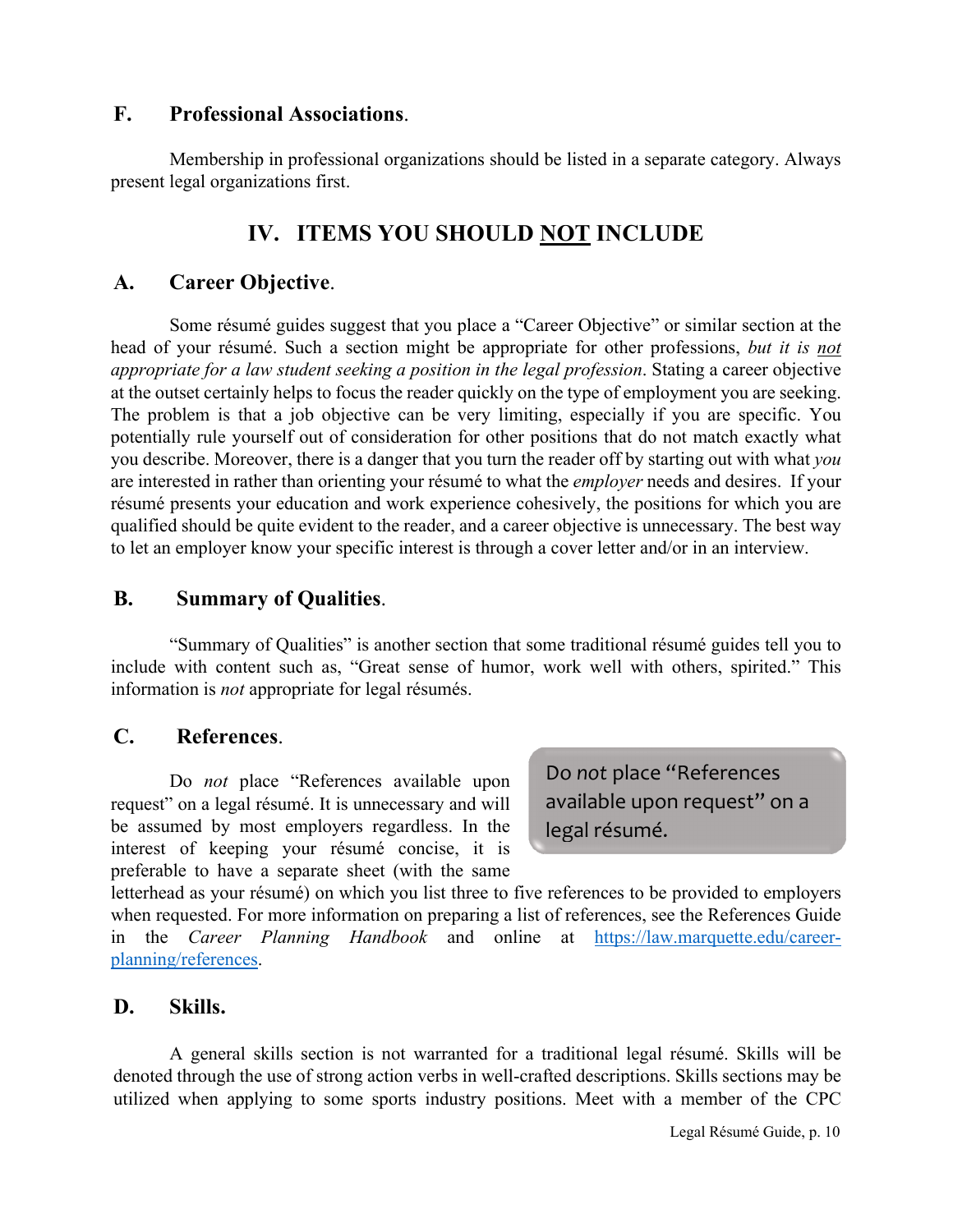professional staff to confirm the appropriateness of including a skills section in your specific circumstances.

# **V. MISCELLANEOUS**

## **A. Confidentiality**.

If you are employed currently and are seeking a job change, you may not want your current employer to know that you are in the job market. If this is the case, include a statement at the very end of your résumé requesting prospective employers to *not* contact your current employer. For example, "Confidentiality regarding present employer is requested" or "It is requested that current employer not be contacted." You should also convey this message in your cover letter.

## **B. Try to Avoid Gaps in Your Chronology**.

For one reason or another, you might be tempted to leave a gap in your chronology on your résumé. For instance, maybe you took some time off during college, after college, or during law school and you don't want to mention what you did with that time, or you might have had a job that you consider irrelevant or embarrassing that you do not want to include. Employers are less suspect of gaps that coincide with academic term breaks, but anything greater than 6 months that is not bridging educational experiences can be cause for concern.

## **C. Post-Law School Résumé: Experience First**.

For law school graduates who have practice experience, typically *at least two years of postgraduate experience*, the experience section(s) should be placed *first* on the résumé, before "Education." Employers place greater emphasis on experience and demonstrated skills candidates can bring to their organizations when recruiting for experienced attorney positions. Academic performance, while still important, generally is secondary to experience. Additionally, a "Bar Admission" section should be included to identify the bar(s) to which you are admitted to practice. For example:

## **Bar Admission:**

State of Illinois, November 2021 State of Wisconsin, May 2021

For law school graduates who have practice experience, typically *at least two years of post-graduate experience*, the experience section(s) should be placed *first* on the résumé, before "Education."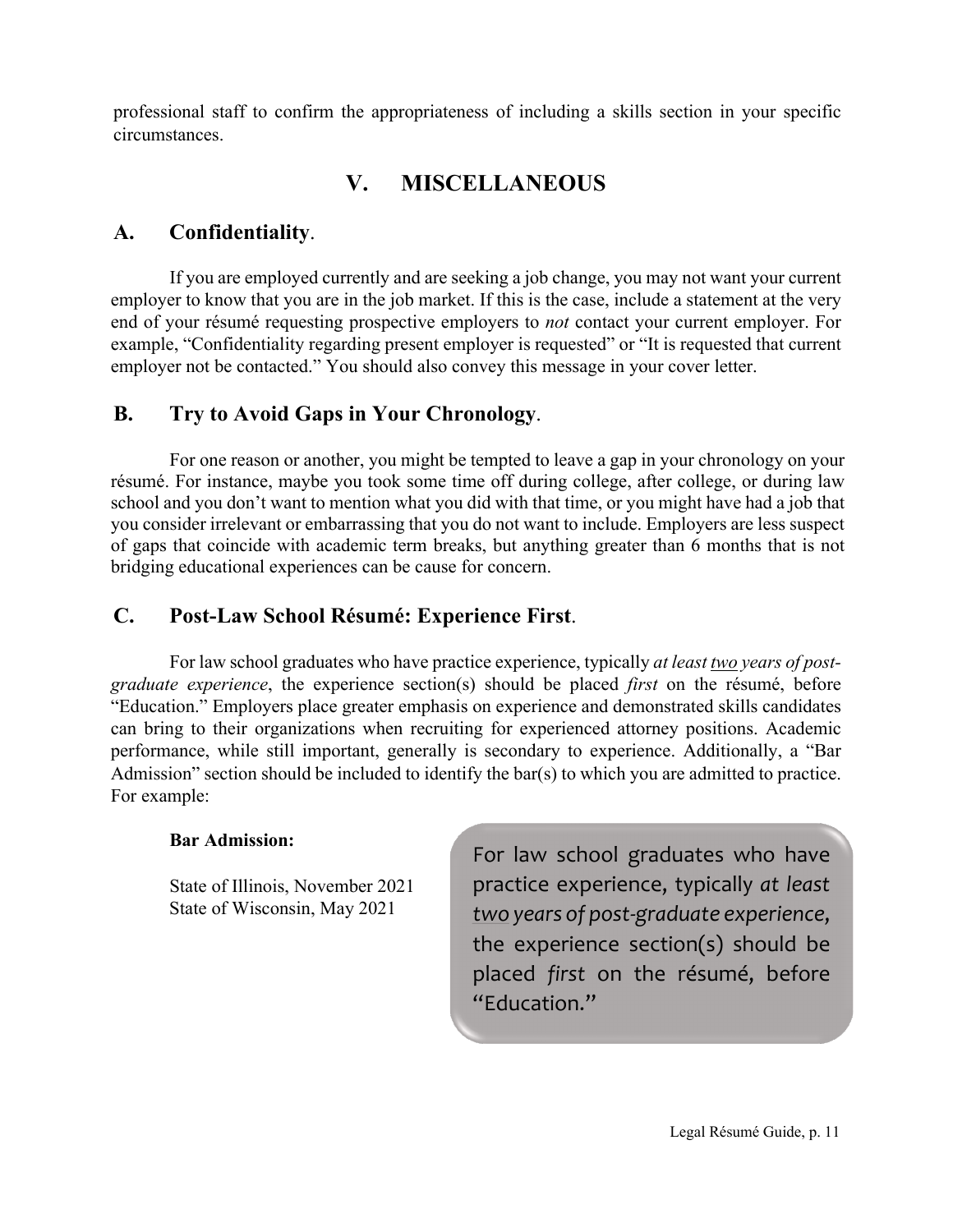# **APPENDIX**

# **Sample Résumés**

On the following pages are nine samples of legal résumés reflecting different degrees of education and experience that might be helpful to you as you plan your résumé. Notice the varying formats and styles. Also note that there is no single "right" way to prepare a legal résumé.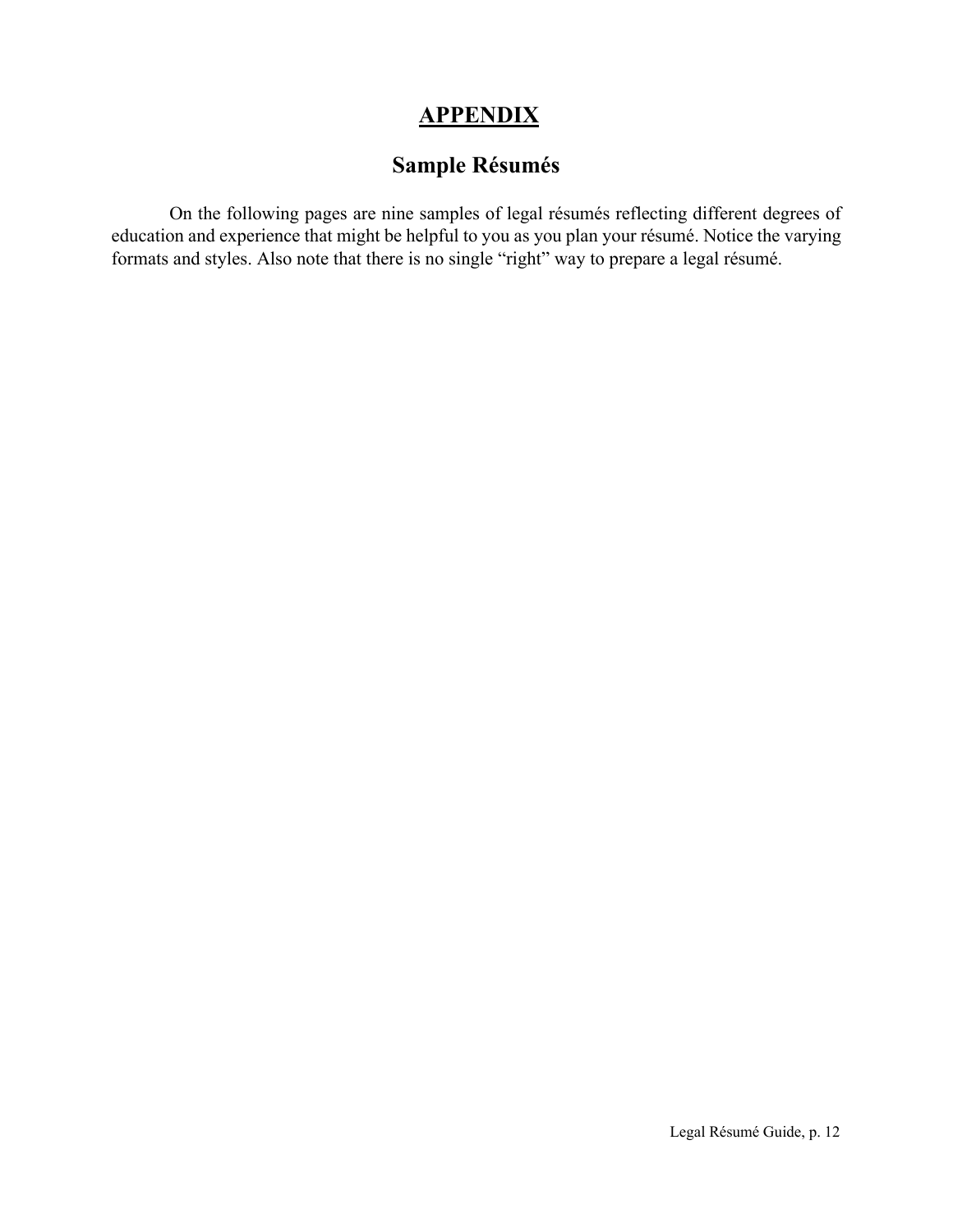#### **MICHELLE C. HARRIS**

233 W. Wells Street • Milwaukee, WI 53213 • 414/555-0072 • michelle.harris@marquette.edu

#### **EDUCATION**

#### **Marquette University Law School**, Milwaukee, Wisconsin

*Candidate for Juris Doctor*, May 2024 GPA: 3.092/4.000 CALI Award (highest grade), Torts (Fall 2021) Public Interest Law Society, Member Intellectual Property Law Society, Member Lexis Advanced Research and WestlawNext Research Certifications

**Miami University**, Oxford, Ohio *Bachelor of Arts in Computer Science and Spanish* (double major), *magna cum laude*, June 2021 Minor: Economics GPA: 3.782/4.000 Dean's List, 7 semesters Phi Alpha Nu Honor Society, Member Motorola Scholar, 2017-2021 Varsity Diving Team, all four years (Captain, 2020)

#### **EXPERIENCE**

**Marquette Volunteer Legal Clinic**, Milwaukee, Wisconsin

*Legal Volunteer*, Fall 2021

Researched legal issues related to child custody and placement, landlord tenant disputes, and Social Security matters. Educated clients regarding legal service providers. Interviewed clients to identify legally relevant facts and potential causes of action.

**Reinard, Inc.**, Denver, Colorado *Intern, Systems Integration*, Summers 2019 and 2018

> Designed educational software for primary and secondary education levels to be used by customers on multiple platforms. Installed software and trained teachers and administrators in the use of software at a dozen elementary, junior high, and high schools. Coordinated research in connection with the development of a national and international software marketing plan.

Held seasonal and part-time positions to finance education: **Quarter Barrel Brewery & Pub**, Ohio, *Server*, September 2018 to April 2019 **Jimmy T's Roadside Diner**, Oxford, Ohio, *Hostess*, Summers 2017 and 2018

#### **LANGUAGE SKILLS**

Fluent in Spanish

#### **COMMUNITY ACTIVITIES**

St. Monica's Soup Kitchen, *Volunteer* American Lung Association Dance-a-thon, *Organizer* Font: 11 pt Arial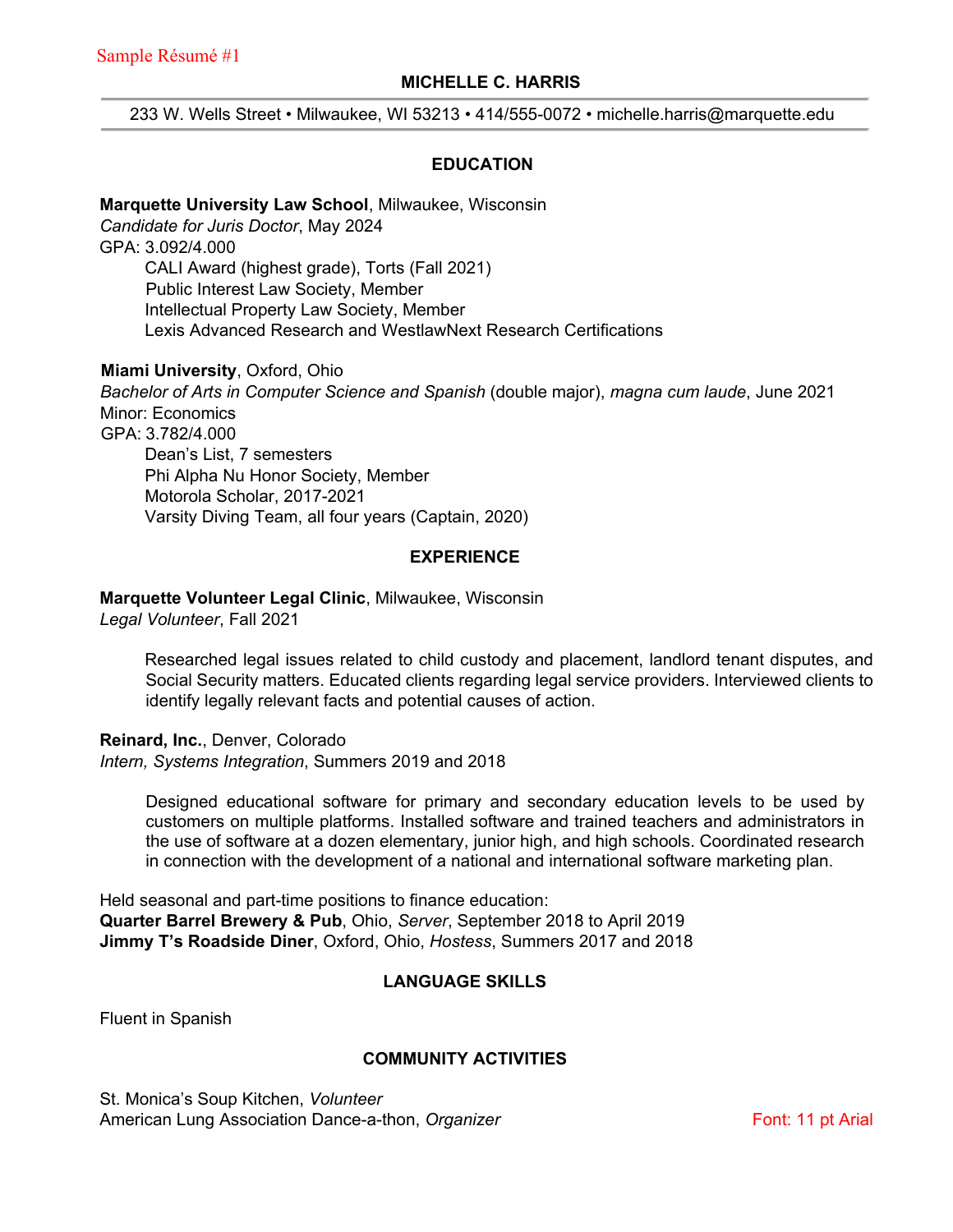#### **Garrett James Perry**

650 East State Street, Milwaukee, WI 53202 414-555-8956

garrett.perry@marquette.edu

#### **EDUCATION**

#### **Marquette University Law School**, Milwaukee, WI

*Juris Doctor*, Expected May 2023 Rank: 14/175 (top 8%) GPA: 3.653/4.000 Honors and Activities: *Marquette Law Review*, Note & Comment Editor CALI Awards (highest grade): Criminal Law (Spring 2021) and Contracts (Fall 2020) Dean's List, Spring 2021 and Fall 2020

#### **Ripon College**, Ripon, WI

*Bachelor of Arts in Political Science*, *cum laude*, May 2020 GPA: 3.453/4.000 Honors and Activities: Dean's List: Fall 2019, Spring 2018, and Fall 2017 Varsity Baseball, 2018-2020

#### **LEGAL EXPERIENCE**

#### **Milwaukee County District Attorney's Office**, Milwaukee, WI

*Intern, Felony Trial Division*, Summer 2020

- Researched and drafted motions, legal memoranda, requests for discovery, and responses to requests for discovery.
- Aided trial preparation by reviewing discovery, interviewing witnesses, and obtaining records.
- Subpoenaed witnesses and abstracted witness statements.
- Maintained daily trial docket.

#### **ADDITIONAL EXPERIENCE**

#### **Office of U.S. Congressman Jonathan Mills**, Washington, DC

*Intern*, Summer 2019

- Responded to constituent inquiries both orally and in writing.
- Attended and summarized hearings for presentation to Congressman Mills.

#### **National Conference of Bar Examiners**, Madison, WI

*Office Assistant*, Fall 2018 and Spring 2019

- Conducted research to verify accuracy of NCBE materials to be published.
- Organized materials and coordinated room set-up for bar exam drafting conferences and meetings.

#### **COMMUNITY SERVICE**

Wisconsin Literacy, Inc., *Volunteer Tutor*, January-August 2018 Special Olympics, *Volunteer*, Spring 2017

#### **INTERESTS**

Golf, fishing, and running (completed 5 marathons and qualified for 2022 Boston Marathon).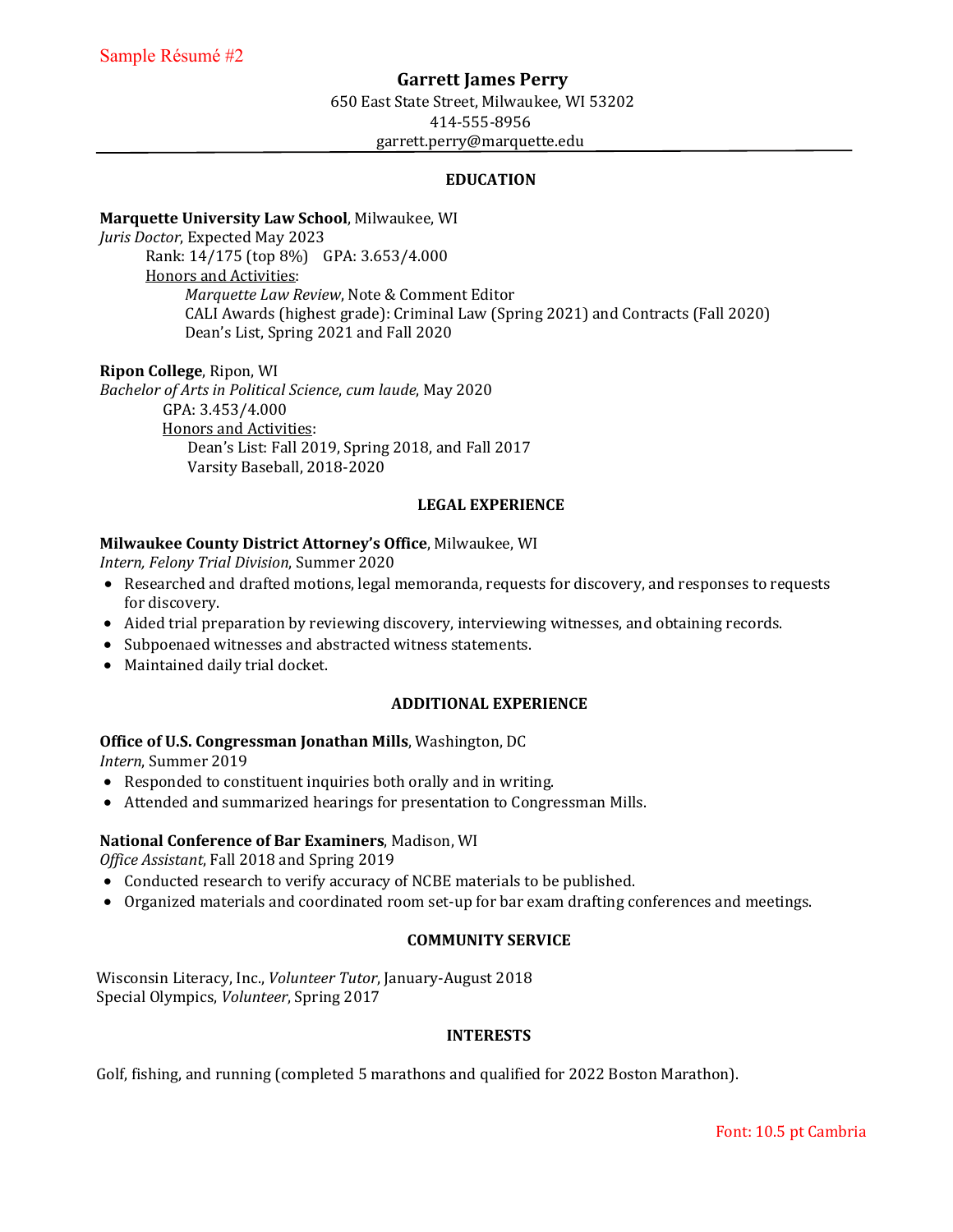#### **CHARLES J. AMUNDSON**

985 W. Wells St, Apt 1881, Milwaukee, WI 53233 (414) 331-3383 | charles.amundson@marquette.edu

#### **EDUCATION**

| Marquette University Law School, Milwaukee, Wisconsin |  |  |  |
|-------------------------------------------------------|--|--|--|
|-------------------------------------------------------|--|--|--|

Candidate for Juris Doctor, May 2022

| Rank: Top 33%                                                                          |
|----------------------------------------------------------------------------------------|
| Thurgood A. Marshall Memorial Moot Court Competition, Washington, DC, Spring 2022      |
| Client Skills Board, President                                                         |
| Research Assistant, Alternative Dispute Resolution, Professor Andrea Schneider         |
| Marquette Volunteer Legal Clinic, Legal Volunteer, Fall 2019-present                   |
| Family Law/Small Claims Self Help Desk, Legal Volunteer, Winter 2020-present           |
| Pro Bono Society, Member, Inducted Spring 2019 (50+ hours of pro bono service)         |
| Litigation, expected Spring 2021; Alternative Dispute Resolution, expected Spring 2022 |
|                                                                                        |

**Beloit College**, Beloit, Wisconsin

Bachelor of Arts in Political Science and Communication (double major), *cum laude*, May 2018

#### GPA: 3.56/4.00

| Honors:     | Dean's List, 7 semesters                    |
|-------------|---------------------------------------------|
| Activities: | Theta Sigma Tau Fraternity, Parliamentarian |
|             | Jazz Band (trombone)                        |

#### **LEGAL AND GOVERNMENT EXPERIENCE**

#### **Swanson & Donohue, S.C.**, Milwaukee, Wisconsin

Law Clerk, March 2021-September 2021

- Researched and drafted brief that was filed with the Wisconsin Court of Appeals and was decided in favor of client in an unpublished opinion
- Drafted several briefs that were filed with the State of Wisconsin, Department of Workforce Development, Equal Rights Division
- Researched case law and statutes related to employment and civil rights and discussed case strategies with lawyers based on findings

#### **U.S. Department of Veterans Affairs, Office of General Counsel**, Milwaukee, Wisconsin

Legal Intern, Fall 2020

- Researched and drafted internal reports on legal issues related to employment discrimination claims
- Wrote motions in defense of EEO claims against the Department

#### **U.S. Equal Employment Opportunity Commission**, Milwaukee, Wisconsin

Investigative Intern, Summer 2021

- Investigated and assessed charging parties' claims to determine merits of charges
- Provided recommendations to investigators regarding merits of claims
- Edited and revised draft opinions

#### **U.S. Department of Justice, Community Oriented Policing Services**, Washington, D.C.

External Affairs Intern, Spring 2019

- Researched policing matters in various jurisdictions
- Created organizational tables for grants being issued to municipalities

#### **PUBLICATIONS**

"Additional Readings and Suggested Resources," *The Beyond Hate Project of the National Association of College Students Against Violence*, compiled by Charles J. Amundson (Raleigh, NC: 2019).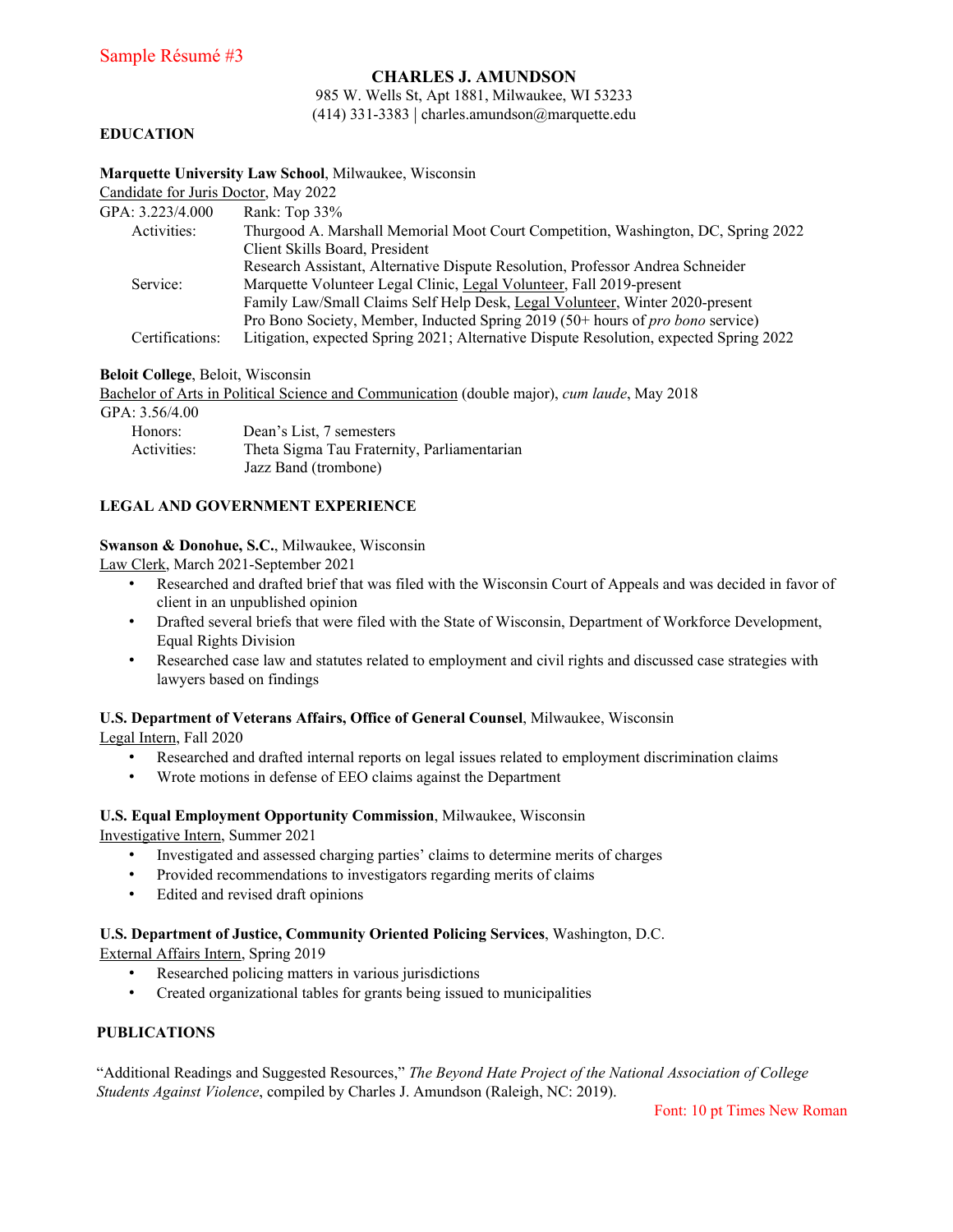#### **MARIA J. TOSCANO**

1111 N. Martin Street, Apt. 33, Milwaukee, WI 53202 262.797.2577 │ maria.toscano@marquette.edu

#### **EDUCATION**

#### **Marquette University Law School**, Milwaukee, Wisconsin

*Candidate for Juris Doctor*, May 2022

| Honors:     | Thomas More Law Scholarship recipient (3-year renewable merit-based scholarship)  |
|-------------|-----------------------------------------------------------------------------------|
|             | Public Interest Law Society Fellowship recipient, Summer 2020                     |
| Activities: | Public Interest Law Society, Auction Co-Chair                                     |
|             | Pro Bono Society, slated for induction, Spring 2022 (120+ hours pro bono service) |
|             | Association of Women in Law, Marquette Chapter, Service Chair                     |

#### **Lawrence University**, Appleton, Wisconsin

*Bachelor of Arts in Sociology*, *magna cum laude*, May 2019

| Honors:     | Chapin Scholarship recipient (highest merit-based scholarship available)         |
|-------------|----------------------------------------------------------------------------------|
| Leadership: | Alpha Sigma Tau sorority: Vice President, Bylaws Chair, Risk Management Director |
|             | Rho Lambda: Vice President, Bylaws Chair                                         |
|             |                                                                                  |

Study Abroad: Middlesex University, London, England, January 2017-May 2017

#### **PUBLIC INTEREST EXPERIENCE**

#### **Centro Legal**, Milwaukee, Wisconsin

*Student Practitioner*, September 2020-April 2021

Appeared on record in *guardian ad litem* hearings representing interests of minor parents. Drafted memoranda on matters related to criminal defenses.

#### **American Civil Liberties Union of Wisconsin Foundation (ACLU‐WIF)**, Milwaukee, Wisconsin

*Legal Intern and PILS Fellow*, May 2020-August 2020

Researched and wrote memorandums regarding due process rights and Title VI intentional discrimination. Wrote open records request to state agency. Researched and wrote section of brief pertaining to notice in a 23(b)(2) class action suit.

#### **Wisconsin League of Conservation Voters**, Racine and Madison, Wisconsin

*Intern*, Summers 2014-2015, *Volunteer*, 2018-2019

Researched and wrote reports on environmental issues affecting Wisconsin and reported on prospective donors. Volunteered for and acted as Forum Leader (main contact for legislators) for Conservation Lobby Day. Communicated with members regarding legislative issues.

#### **Duffy Community Partnership**, Beloit, Wisconsin

*Intern*, Rock County Job Center, January 2017-May 2017

Coordinated community outreach projects and acted as first contact for job seekers. Trained job seekers regarding conducting successful job searches.

#### **ADDITIONAL LEGAL-RELATED EXPERIENCE**

#### **Harvey, McNally & Associates, S.C.**, Madison, Wisconsin

*Legal Assistant*, May 2018-August 2019

Drafted client correspondence. Compiled, organized, and reviewed discovery materials. Prepared certificates of service and notarized wills for clients. Managed office billing.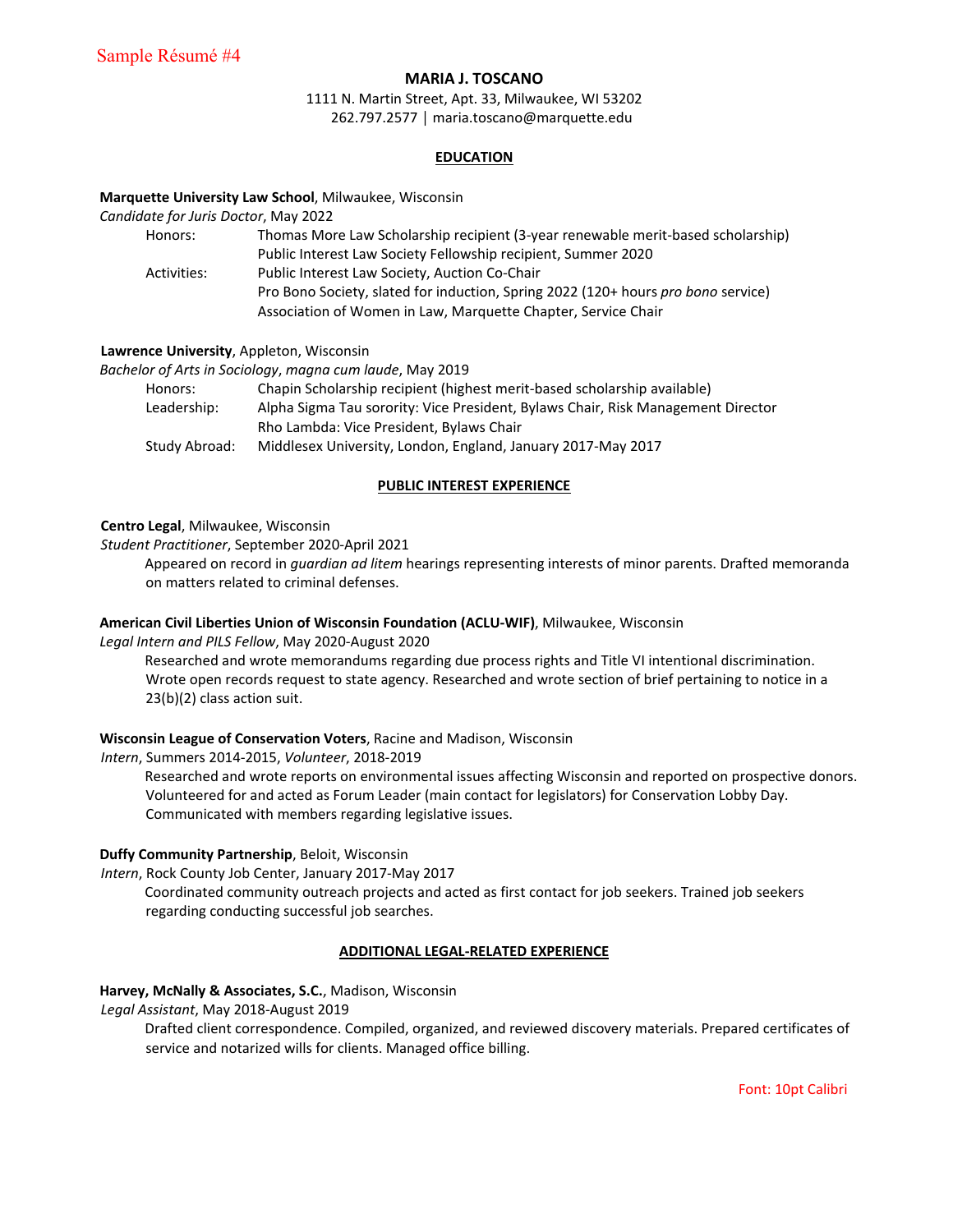#### Sample Résumé #5

#### **JEREMY M. LANCE**

## **EDUCATION**

**Marquette University Law School**, Milwaukee, Wisconsin Candidate for Juris Doctor: May 2022 Candidate for Sports Law Certificate, National Sports Law Institute: May 2022 Journal: MARQUETTE SPORTS LAW REVIEW, Member<br>Leadership: Student Bar Association, 2L Class Represent Student Bar Association, 2L Class Representative Activities: Intellectual Property Law Society, Member Sports Law Society, Member

**The Ohio State University**, Columbus, Ohio

|               | Bachelor of Science in Integrative Biology and Bachelor of Arts in Spanish (double major): May 2019 |
|---------------|-----------------------------------------------------------------------------------------------------|
| Honors:       | James Scholar Honors Program                                                                        |
| Activities:   | Varsity Men's Glee Club, Member                                                                     |
|               | Division of Intercollegiate Athletics, Academic Tutor                                               |
| Study Abroad: | Institute of San Joaquin De Flores, Heredia, Costa Rica (Summer 2017)                               |

#### **SPORTS-SPECIFIC EXPERIENCE**

#### **University of Wisconsin – Madison, Department of Athletics**, Madison, Wisconsin

Legal Compliance Intern: September 2021-Present

- Draft liability waivers for summer sports camps and student-athlete agreements
- ⋅ Work with NCAA's LSDBi, CAI, and the eligibility center to research athletic department issues and update student-athlete information
- Draft Big Ten and NCAA secondary violation self-reports in coordination with compliance staff
- ⋅ Create, monitor, and disseminate forms for student-athlete permissible expenses and transfers
- Review and maintain record of compliance office staff interpretations in the "UW Interpretation Database"

#### **Marquette University, Athletic Department**, Milwaukee, Wisconsin

Student Media Intern: August 2019-May 2020

- ⋅ Wrote game-day articles and coordinated printing and distribution of media guides and game notes
- Presented game-day media activities to press conferences
- ⋅ Contributed to preparations for 2019 NCAA Men's Basketball Championship Milwaukee-based games

#### **Big Ten Network, The Ohio State University**, Columbus, Ohio

Intern: September 2018-April 2019

- Researched and wrote articles on University athletic programs, events, and athletes
- ⋅ Produced video, managed a team of interns, and organized information and media for *bigtennetwork.com*

#### **LEGAL AND ADDITIONAL EXPERIENCE**

#### **Wisconsin Department of Natural Resources**, Madison, Wisconsin

Legal Intern: May 2021-August 2021

- ⋅ Drafted legal memoranda and appellate briefs on state fishing, water, and rail banking laws
- Researched legal issues including state hunting regulations and Rails-to-Trails easements
- Participated in public hearings around the state for air quality permits

#### **Marquette University Law School Mediation Clinic**, **Milwaukee County Small Claims Court**, Milwaukee, Wisconsin Student Mediator: May 2020-August 2020

Facilitated discussions amongst parties to effectuate agreed-upon outcome

**Cincinnati Reds**, Cincinnati, Ohio, Childcare Provider (Provided on-site, game-day childcare for players' children.): 2018 Font: 10pt Times New Roman

223 N 14th Street, Apt. 182 (920) 494-3212 Milwaukee, WI 53200 **jeremy.lance@marquette.edu**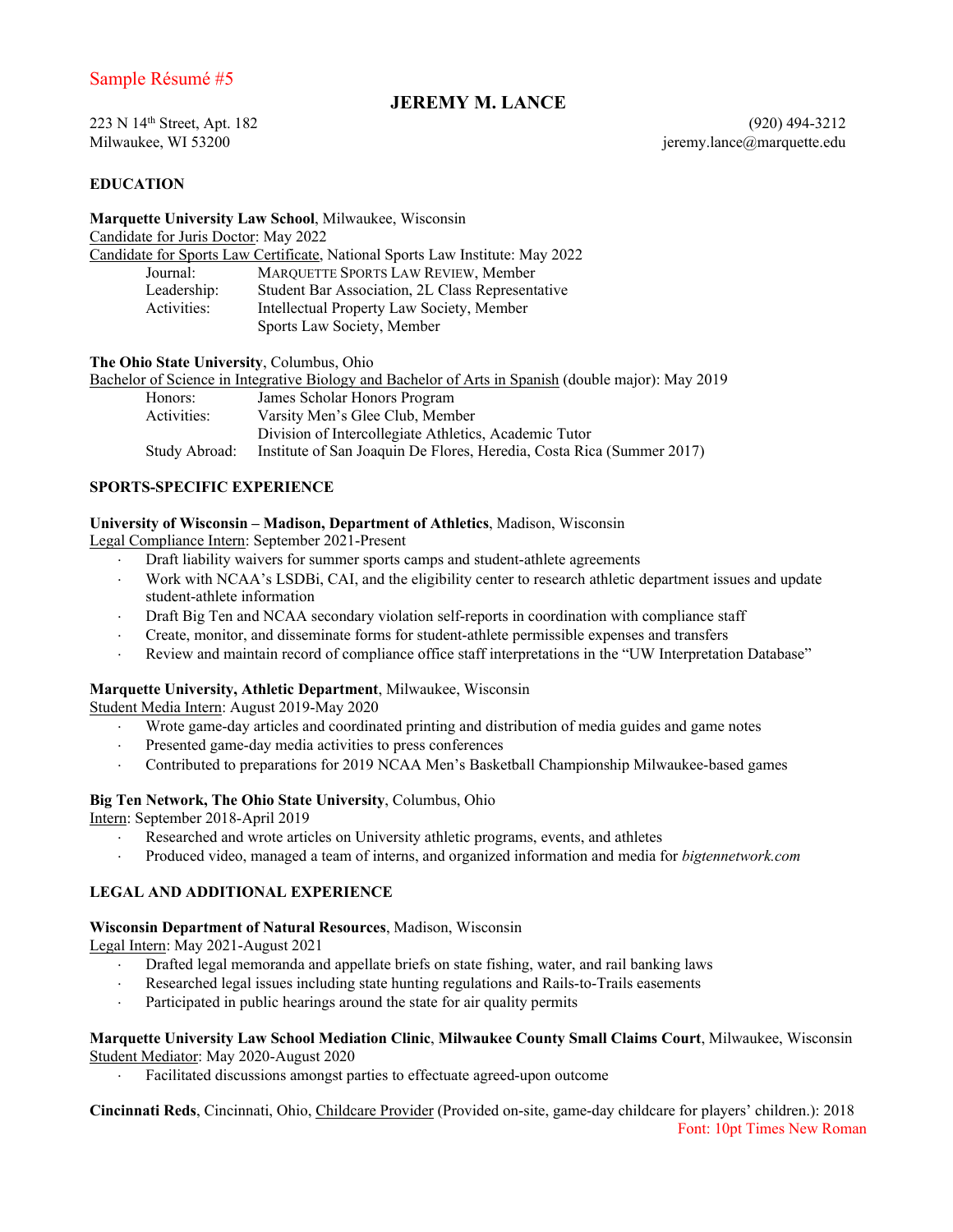#### **JESSICA R. DRAKE**

477 McDougal Ave., Apt. 425 Milwaukee, WI 53202 414-555-8828 | jessica.drake@marquette.edu

#### **EDUCATION**

#### **Marquette University Law School**, Milwaukee, Wisconsin

*Juris Doctor*, Expected May 2022

GPA.: 2nd year 3.650/4.000 1st year 2.424 Cumulative 3.037 Honors: Kraft & Meakins Scholar (3-year full scholarship awarded on basis of academic merit) Dean's List, 2 semesters Activities: MARQUETTE SPORTS LAW REVIEW (Editorial Board, 2021; Editorial Staff, 2020) Volunteer Tax Assistance Program (Member) Black Law Students Association (Member) Study Abroad: Summer Session in International and Comparative Law, Giessen, Germany (2020) Certificate: Sports Law, National Sports Law Institute, expected Spring 2022

#### **Indiana University**, Bloomington, Indiana

*Bachelor of Arts in Psychology*, *summa cum laude*, May 2019 Cumulative GPA: 3.971/4.000 Honors: Phi Beta Kappa; Phi Kappa Phi

|             | Presidential Recognition as an Outstanding Student Leader |
|-------------|-----------------------------------------------------------|
|             | Omicron Delta Kappa (President)                           |
|             |                                                           |
|             | Psi Chi (Psychology Honor Society) (Vice President)       |
| Activities: | <b>Student Senate (Member)</b>                            |
|             | Delta Phi Epsilon Sorority (Scholarship Chairman)         |
|             | University Curriculum Committee (Member)                  |

#### **EXPERIENCE**

**Schumacher, Goldberg & Stein**, Milwaukee, Wisconsin

*Summer Associate*, May through August 2021

Drafted documents for corporate and securities departments such a partnership agreements, commercial leases, and proxy statements. Researched and wrote memoranda in numerous areas of firm's practice, including business law, products liability, health care law, and labor and employment law.

**The Honorable John T. Heller**, **U.S. District Court**, **Eastern Wisconsin**, Milwaukee, Wisconsin

*Judicial Intern*, June through August 2020

Conducted extensive legal research and wrote memoranda and drafts for opinions.

#### **Professor Edward Owens, Marquette University Law School**, Milwaukee Wisconsin

*Research Assistant*, January through May 2020

Performed research for chapter on potential legal implications of fraternity and sorority hazing in institutions of higher education for inclusion in textbook on higher education law. Assisted in editing of related text.

**Indiana University**, Bloomington, Indiana

*Academic Tutor*, September 2018 through April 2019

Tutored students in introductory Psychology course. Taught grammar and writing skills to Special Admissions students.

#### **ADDITIONAL INFORMATION**

Language Skills: Fluent in Spanish; Conversational in French

Travel: Extensive travel through Europe and Asia, including four weeks in South Korea

Interests: Competitive bicycling, skydiving Font: 10pt Times New Roman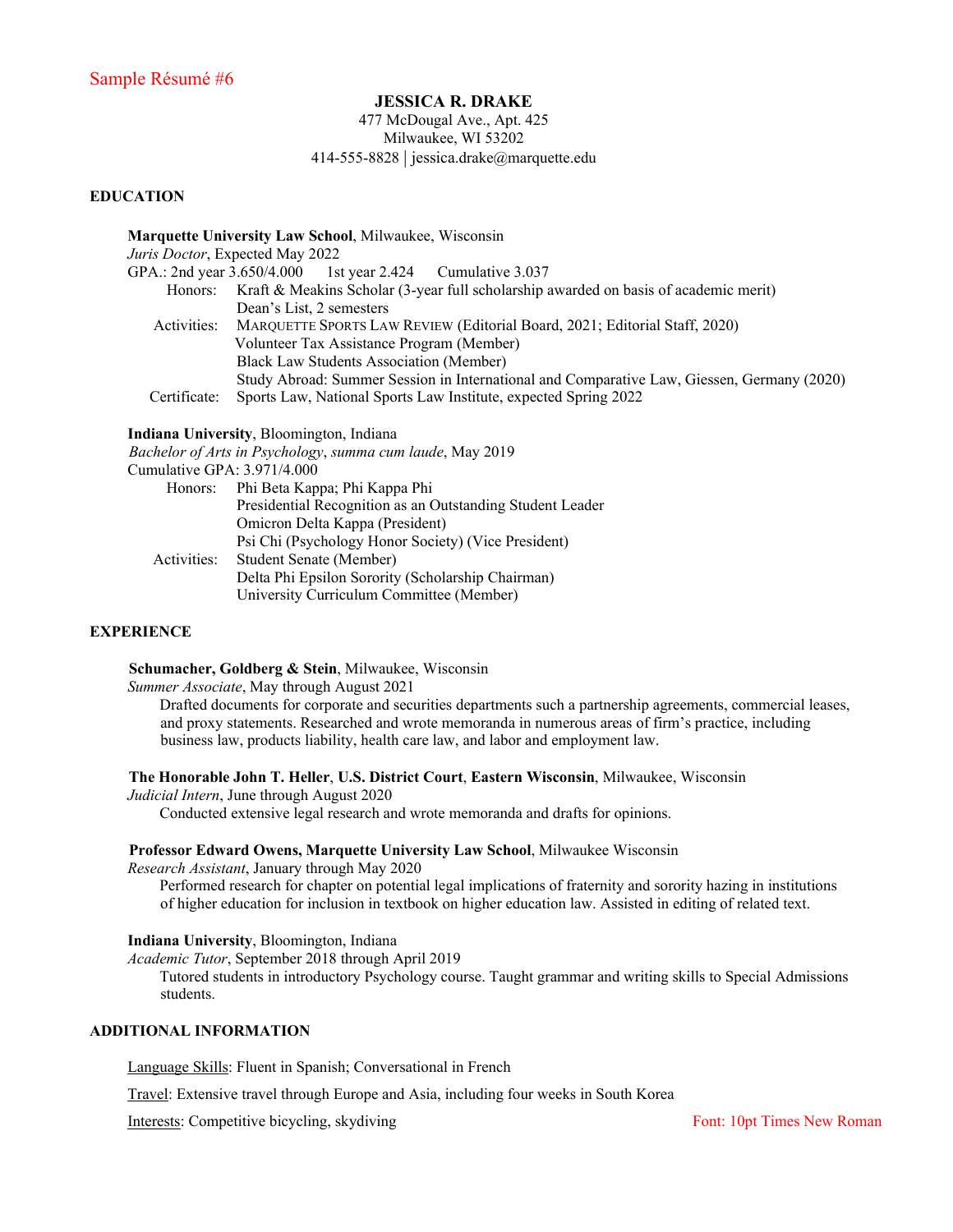#### **TAYLOR M. SIMPSON**

#### 5373 Gebhart Road Brookfield, WI 53045 (414) 585-7564 • taylor.simpson@marquette.edu

#### **EDUCATION:**

**Marquette University Law School**, Milwaukee, WI Candidate for Juris Doctor, May 2022 G.P.A. 3.325/4.000 Class Rank: Top 25% *Activities*: Intellectual Property Law Moot Court Team, Member Giles Sutherland Rich Moot Court Competition (Washington, DC), Participant, Spring 2022 Intellectual Property Law Society, Member

**Catholic University Columbus School of Law**, Washington, DC

Dates attended: August 2019-May 2020

|             | University of Pennsylvania, Philadelphia, PA                                                                                                                |
|-------------|-------------------------------------------------------------------------------------------------------------------------------------------------------------|
|             | Bachelor of Science in Biochemistry, cum laude, May 2017                                                                                                    |
| Honors:     | Kodak Scholar, 2013-2016                                                                                                                                    |
|             | Dean's List, 6 semesters                                                                                                                                    |
|             | Elected to Sigma Xi Scientific Honor Society                                                                                                                |
| Coursework: | Organic Chemistry, Protein Biology, Physical Chemistry, Molecular Biology, Genetics,<br>Immunology, Cellular Biology, Recombinant DNA Laboratory Techniques |

**BAR ADMISSION:** U.S. Patent and Trademark Office, September 2020

#### **LEGAL EXPERIENCE:**

**Klein, Hillman, Ross & Reynolds**, Washington, DC Law Clerk, June 2021-August 2021

Prepared patent applications for prosecution before the U.S. Patent and Trademark Office. Revised patents drafted by international clients and filed them before the USPTO. Drafted amendments, responded to Office Actions, interviewed cases with Examiners. Technologies handled include a broad range of chemical, pharmaceutical, and biotechnical arts. Performed legal research on patents, trademarks, and trade secret issues.

**United States Patent & Trademark Office**, Alexandria, VA Patent Examiner, August 2017-August 2019

Assigned to Group 250, Classes 123 and 125 (nucleic sequence and immunoassay techniques). Reviewed applications, conducted searches, prepared Office Actions, and conducted Examiner Interviews. Received Superior Performance Award.

#### **SCIENTIFIC EXPERIENCE:**

**The Wistar Institute**, Philadelphia, PA Research Assistant, June 2015-July 2017

Conducted research in support of an NSF-funded project to develop diagnostic tests for retroviruses. Researched and developed diagnostic kits based on solid-phase immunoassay technology (HIV, HTLV1, HIV2). Developed automated processing of Western blot-based immunoassays. Developed and tested of electrophoretic and blotting equipment for proteins and nucleic acids.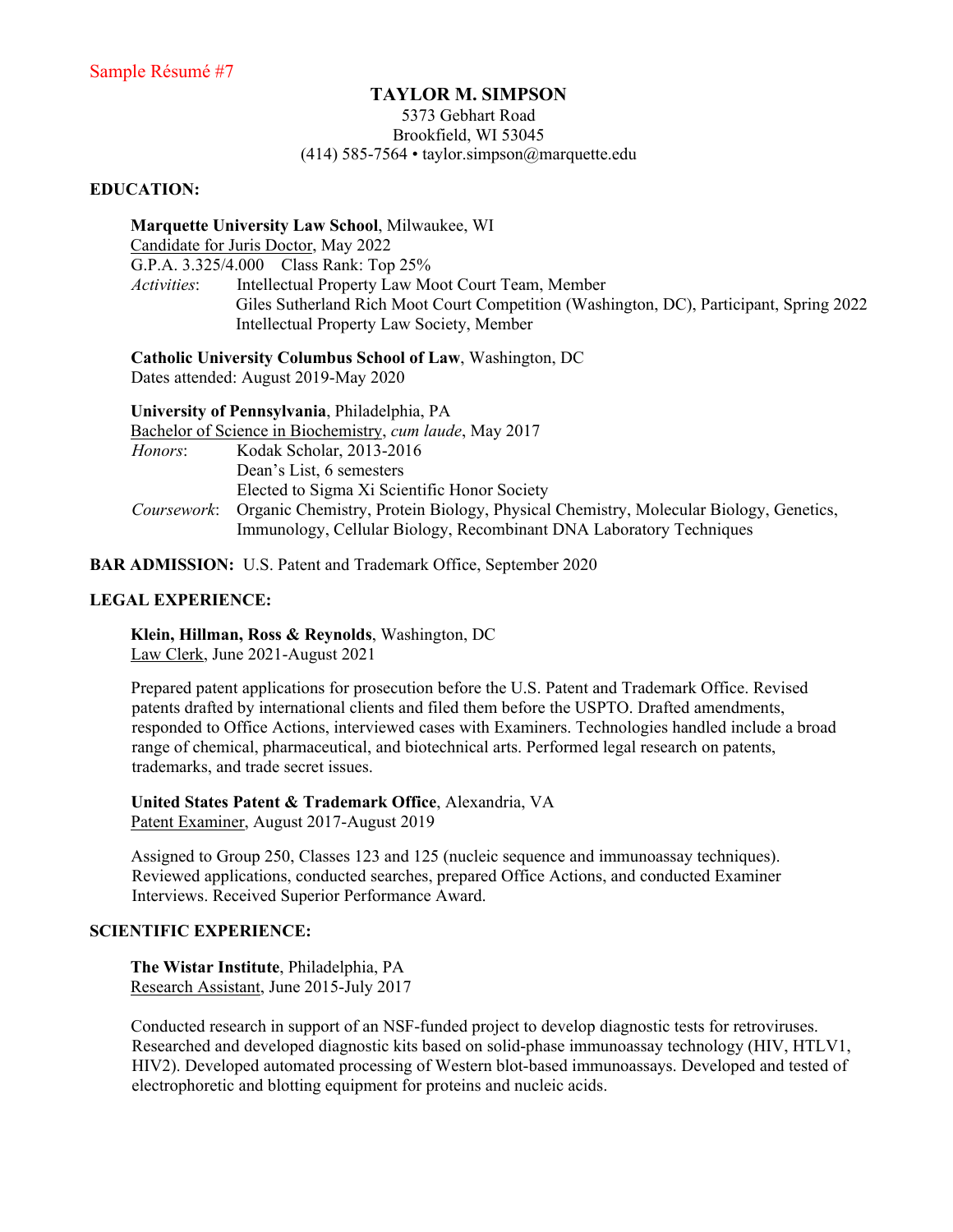**Callocid Sinus, Inc.**, King of Prussia, PA Clinical Research Assistant/Work-Study Intern, June 2014-May 2015

Developed protocols for Phase I/II clinical tests of a recombinant-produced treatment for Ramsey Hunt syndrome. Analyzed data, prepared reports for management, and assisted clinical test supervisors in the field.

#### **PROFESSIONAL ASSOCIATIONS:**

American Intellectual Property Law Association American Bar Association, Patent Section American Society of Microbiologists American Chemical Society International Cell and Tissue Culture Club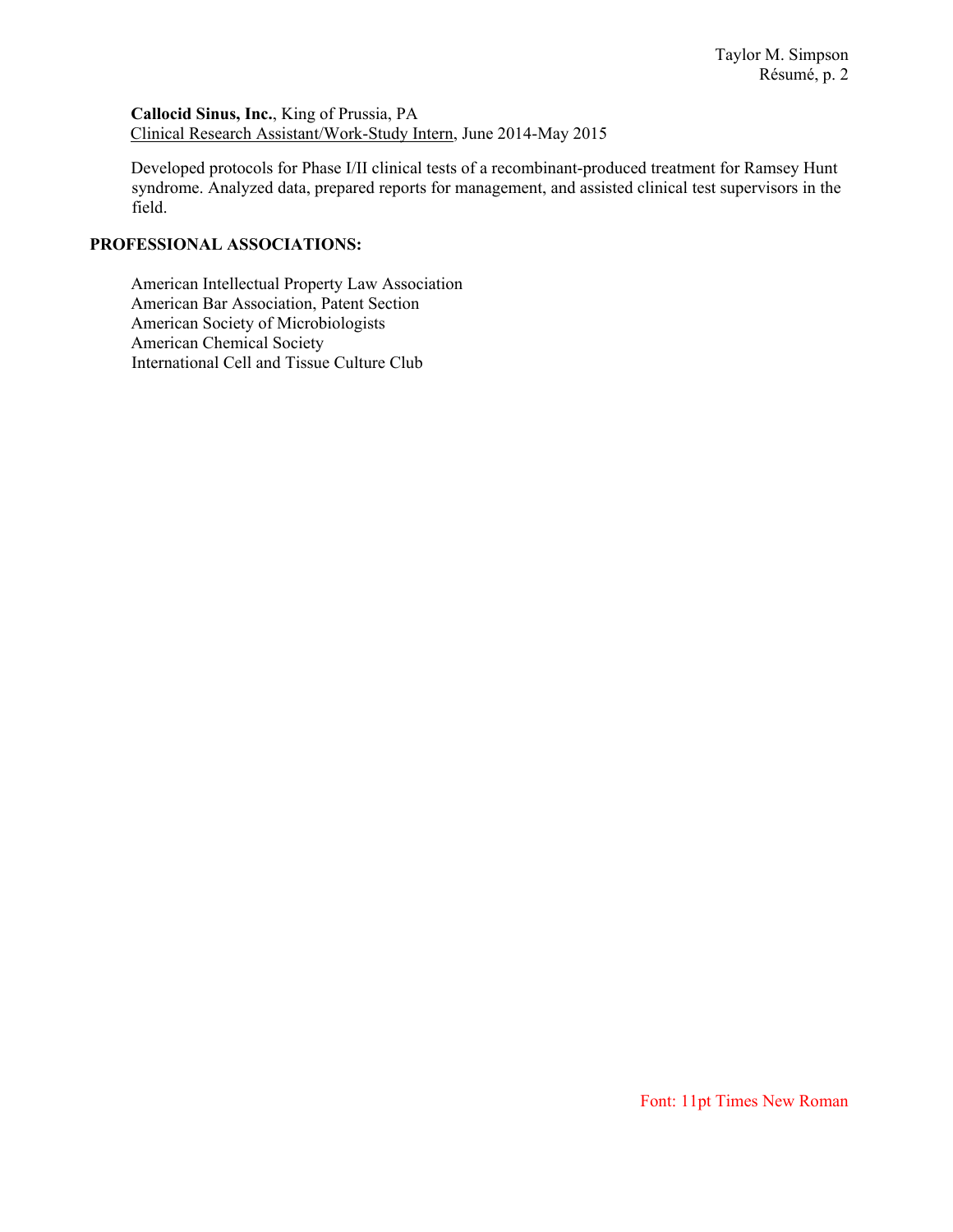#### **BARBARA H. DOLNEY**

#### 135 N. 18th Street, Apt. 103, Milwaukee, WI │ 474-444-1311 │ barbara.dolney@marquette.edu

#### **EDUCATION**

#### **Marquette University Law School**, Milwaukee, Wisconsin

*Candidate for Juris Doctor*, May 2022

GPA: 3.210/4.000

| Criminal Law Society, Vice President                                 |
|----------------------------------------------------------------------|
| Criminal Law Section, State Bar of Wisconsin, Student Representative |
| Eastern District of Wisconsin Bar Association. Student Member        |
|                                                                      |

**University of Wisconsin-Stevens Point**, Stevens Point, Wisconsin

*Bachelor of Arts in Political Science*, *minor in Criminal Justice*, June 2019

#### GPA: 3.662/4.000

| Honors:     | Dean's List. 4 semesters               |
|-------------|----------------------------------------|
| Leadership: | Student Senate, Senior Senator         |
|             | Student Representative to City Council |
| Activities: | Mock Trial Team, Member                |

#### **LEGAL EXPERIENCE**

#### **Green County District Attorney's Office**, Monroe, Wisconsin

*Student Practitioner*, Summer 2021

Prepared for and litigated a jury trial. Argued sentencing and competency motions before court. Appeared on the record for various pretrial proceedings. Drafted probable cause statements and issued complaints through PROTECT system. Drafted briefs for various issues including withdrawal of plea and ineffective assistance of counsel. Conferred with attorneys regarding litigation strategies. Attended and observed motion hearings and trials.

#### **United States Attorney's Office, Eastern District of Wisconsin**, Milwaukee, Wisconsin

*Legal Intern*, Spring 2021

Drafted memoranda on issues including, FOIA, statute of limitations, and admission of evidence. Calculated and drafted sentencing recommendation documents. Researched related cases, statutes, and legislative history. Attended and observed motion hearings, trials, and seminars.

## **Milwaukee County District Attorney's Office**, **Domestic Violence (Charging Decisions)**, Milwaukee, Wisconsin

*Legal Volunteer*, Fall 2020

Reviewed cases and made recommendations on whether to charge. Generated complaints through the PROTECT system. Drafted statements of probable cause.

#### **The Honorable Jeffrey Wagner, Milwaukee County Circuit Court**, Milwaukee, Wisconsin

*Judicial Intern*, Summer 2020

Observed homicide and sexual assault proceedings including trials, motion hearings, and sentencing. Conferred with judge regarding outcomes and decisions. Assisted in daily court functions.

#### **Marquette Legal Initiative for Nonprofit Corporations**, Milwaukee, Wisconsin

*Legal Volunteer*, Fall 2019

Researched legal issues related to formation of not-for-profit organizations. Educated clients regarding formation requirements.

#### **ADDITIONAL EXPERIENCE**

#### **Platteville Area Chamber of Commerce**, Platteville, Wisconsin

*Intern, Website and Social Media Manager and Guest Relations*, Spring 2018

#### **INTERESTS**

Animal advocacy and hiking